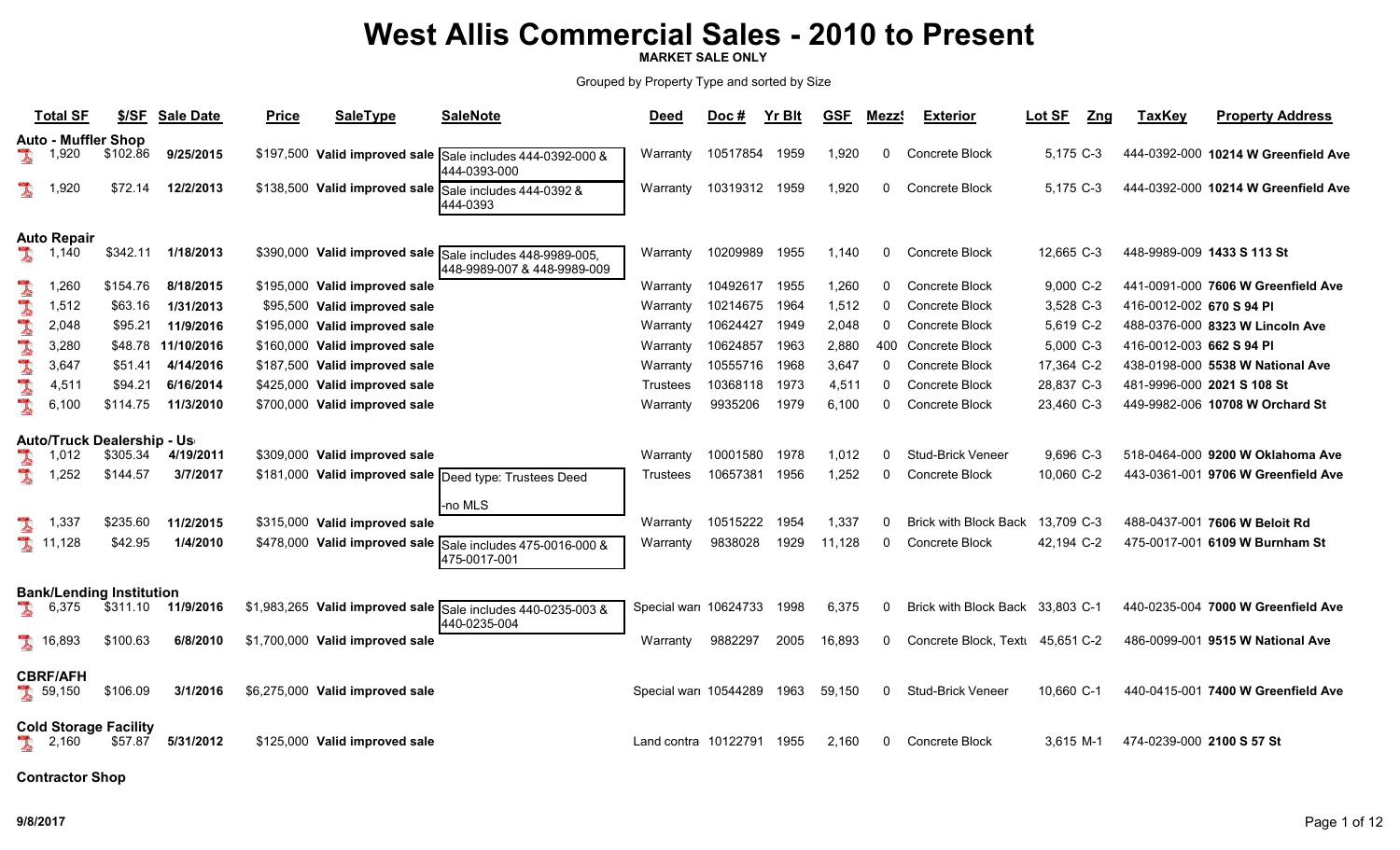MARKET SALE ONLY

|   | <b>Total SF</b>        | \$/SF                              | <b>Sale Date</b>    | <b>Price</b> | <b>SaleType</b>                               | <b>SaleNote</b>                                                                                                            | <b>Deed</b>          | $Doc$ #  | Yr Blt | <b>GSF</b> | Mezz <sup>(</sup> | <b>Exterior</b>              | Lot SF     | $Z$ ng | <b>TaxKey</b>             | <b>Property Address</b>           |
|---|------------------------|------------------------------------|---------------------|--------------|-----------------------------------------------|----------------------------------------------------------------------------------------------------------------------------|----------------------|----------|--------|------------|-------------------|------------------------------|------------|--------|---------------------------|-----------------------------------|
| L | 840                    | \$148.81                           | 8/24/2016           |              | \$125,000 Valid improved sale                 |                                                                                                                            | Warranty             | 10599082 | 1956   | 840        | $\mathbf{0}$      | Stud-Walls-Wood Sid          | 12,023 C-3 |        |                           | 416-0007-001 9326 W Schlinger Ave |
| L | 1,200                  | \$179.17                           | 7/21/2016           |              | \$215,000 Valid improved sale                 |                                                                                                                            | Warranty             | 10586060 | 1940   | 1,200      | 0                 | Stud-Brick Veneer            | 16,074 M-1 |        |                           | 417-0004-002 8942 W Schlinger Ave |
| 1 | 1,332                  | \$56.31                            | 5/27/2016           |              | \$75,000 Valid improved sale                  |                                                                                                                            | Warranty             | 10576451 | 1945   | 1,332      | 0                 | Concrete Block               | 6,970 C-2  |        |                           | 454-0560-001 6133 W Mitchell St   |
| 1 | 1,425                  | \$64.56                            | 4/11/2014           |              | \$92,000 Valid improved sale                  |                                                                                                                            | Warranty             | 10356283 | 1937   | 1,425      | 0                 | Concrete Block               | 3,955 C-2  |        |                           | 452-0609-000 8108 W National Ave  |
| L | 1,425                  | \$42.11                            | 9/17/2010           |              | \$60,000 Valid improved sale                  |                                                                                                                            | Warranty             | 9922456  | 1937   | 1,425      | 0                 | Concrete Block               | 3,955 C-2  |        |                           | 452-0609-000 8108 W National Ave  |
| I | 1,620                  | \$24.69                            | 9/12/2016           |              | \$40,000 Valid improved sale                  |                                                                                                                            | Warranty             | 10602410 | 1921   | 1,620      | 0                 | Concrete Block, Textu        | 3,572 C-2  |        |                           | 453-0610-000 7119 W National Ave  |
| L | 2,660                  | \$120.30                           | 7/27/2016           |              |                                               | \$320,000 Valid improved sale Sale includes 451-0519-000,<br>451-0665-002 & 451-0666-002                                   | Warranty             | 10588266 | 1975   | 2,660      | 0                 | Stud-Metal Siding            | 21,954 C-2 |        | 451-0665-002 1519 S 84 St |                                   |
|   | 4,000                  | \$76.25                            | 11/28/2011          |              |                                               | \$305,000 Valid improved sale 11333 West Becher St LLC is<br>James T Barry III<br>3401 Lincoln LLC is Donald G<br>Childers | Warranty             | 10058321 | 1981   | 4,000      | 0                 | Concrete Block, Textu        | 22,303 M-1 |        |                           | 481-9992-007 11333 W Becher St    |
|   |                        |                                    |                     |              |                                               | 1031 Exchange per Buyer                                                                                                    |                      |          |        |            |                   |                              |            |        |                           |                                   |
| L | 4,320                  | \$49.77                            | 7/21/2016           |              | \$215,000 Valid improved sale                 |                                                                                                                            | Warrantv             | 10586060 | 1961   | 4,320      | $\Omega$          | Concrete Block               | 16,074 M-1 |        |                           | 417-0004-002 8942 W Schlinger Ave |
| L | 4,400                  | \$39.77                            | 7/25/2013           |              | \$175,000 Valid improved sale                 |                                                                                                                            | Warranty             | 10277766 | 1950   | 4,400      | $\mathbf{0}$      | Concrete Block               | 15,532 M-1 |        |                           | 452-0430-000 8312 W Lapham St     |
| L | 4,485                  | \$73.58                            | 6/1/2015            |              | \$330,000 Valid improved sale                 |                                                                                                                            | Warranty             | 10465890 | 1962   | 4,485      | $\Omega$          | PE-Metal Sandwich F          | 22,377 M-1 |        |                           | 417-0002-006 9036 W Schlinger Ave |
|   | Day Care Center        |                                    |                     |              |                                               |                                                                                                                            |                      |          |        |            |                   |                              |            |        |                           |                                   |
|   | 7,920                  | \$41.67                            | 9/30/2014           |              | \$330,000 Valid improved sale                 |                                                                                                                            | Warranty             | 10401650 | 1957   | 7,920      | 0                 | Concrete Block               | 15,159 C-2 |        |                           | 476-0601-002 7330 W Lincoln Ave   |
|   | <b>Exempt Entity</b>   |                                    |                     |              |                                               |                                                                                                                            |                      |          |        |            |                   |                              |            |        |                           |                                   |
|   | 3,811                  | \$99.71                            | 6/30/2016           |              | \$380,000 Valid improved sale                 |                                                                                                                            | Warranty             | 10578428 | 1973   | 3,811      | $\Omega$          | <b>Brick with Block Back</b> | 7,080 C-4  |        |                           | 484-0001-000 10809 W Lincoln Ave  |
|   |                        | <b>Gas/Service Station - Conv</b>  |                     |              |                                               |                                                                                                                            |                      |          |        |            |                   |                              |            |        |                           |                                   |
| 1 | 1,363                  | \$513.57                           | 8/12/2014           |              | \$700,000 Valid improved sale                 |                                                                                                                            | Warranty             | 10393938 | 1964   | 1,363      | $\mathbf{0}$      | Concrete Block               | 21.078 C-2 |        | 488-0002-002 2315 S 76 St |                                   |
|   | 2,308                  | \$233.97                           | 8/12/2014           |              | \$540,000 Valid improved sale                 |                                                                                                                            | Warranty             | 10393935 | 1957   | 2,308      | $\Omega$          | <b>Brick with Block Back</b> | 12,284 C-2 |        |                           | 476-0563-001 7202 W Lincoln Ave   |
| L | 2,350                  | \$437.02                           | 2/19/2013           |              | \$1,027,000 Valid improved sale Land Contract |                                                                                                                            | Land contra 10218405 |          | 1999   | 2,350      | 0                 | Concrete Block               | 22,477 C-4 |        |                           | 520-9965-009 3061 S 108 St        |
|   |                        | <b>Medical Clinic/Multi-Specia</b> |                     |              |                                               |                                                                                                                            |                      |          |        |            |                   |                              |            |        |                           |                                   |
|   | 12,592                 | \$135.01                           | 2/28/2017           |              | \$1,700,000 Valid improved sale               |                                                                                                                            | Warranty             | 10653379 | 1990   | 12,592     | 0                 | <b>Stud-Brick Veneer</b>     | 88,296 M-1 |        |                           | 484-9998-004 11211 W Lincoln Ave  |
|   | <b>Medical Offices</b> |                                    |                     |              |                                               |                                                                                                                            |                      |          |        |            |                   |                              |            |        |                           |                                   |
|   | 1,478                  | \$205.68                           | 4/27/2015           |              | \$304,000 Valid improved sale                 |                                                                                                                            | Warranty             | 10456748 | 1957   | 1,478      | 0                 | <b>Stud-Brick Veneer</b>     | 6,392 C-2  |        |                           | 478-0078-001 8801 W National Ave  |
|   | 2,464                  |                                    | \$121.75 12/29/2015 |              | \$300,000 Valid improved sale                 |                                                                                                                            | Warranty             | 10529749 | 1960   | 2,464      | 0                 | <b>Stud-Brick Veneer</b>     | 13,460 C-2 |        |                           | 487-0031-001 8531 W Lincoln Ave   |
| I | 3,300                  | \$98.48                            | 4/29/2014           |              | \$325,000 Valid improved sale                 |                                                                                                                            | Warranty             | 10356634 | 1958   | 3,300      | $\Omega$          | <b>Brick with Block Back</b> | 9,191 C-2  |        |                           | 487-0007-000 8411 W Lincoln Ave   |
| L | 3,408                  | \$74.82                            | 5/15/2012           |              |                                               | \$255,000 Valid improved sale \$255,000 Appraisal per seller                                                               | Warranty             | 10118974 | 1942   | 3,408      | $\Omega$          | Concrete Block, Textu        | 7,534 C-3  |        | 488-0512-002 2572 S 76 St |                                   |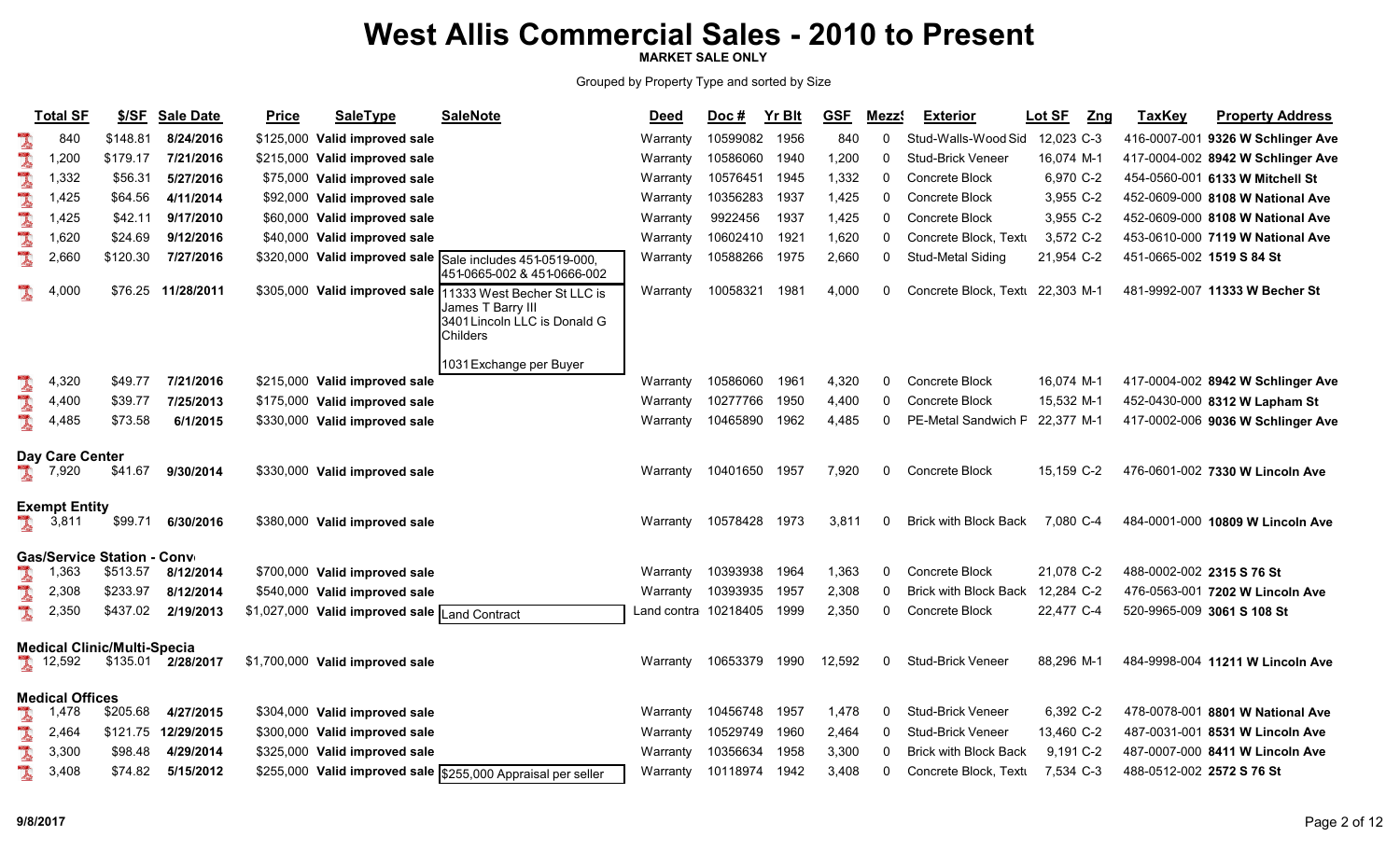MARKET SALE ONLY

|    | <b>Total SF</b>      | \$/SE                                | <b>Sale Date</b> | <b>Price</b> | <b>SaleType</b>                 | <b>SaleNote</b>                                               | <b>Deed</b>               | Doc #    | Yr Blt | <b>GSF</b> | Mezz <sup>®</sup> | <b>Exterior</b>                   | Lot SF<br>Z <sub>ng</sub> | <b>TaxKey</b>             | <b>Property Address</b>               |
|----|----------------------|--------------------------------------|------------------|--------------|---------------------------------|---------------------------------------------------------------|---------------------------|----------|--------|------------|-------------------|-----------------------------------|---------------------------|---------------------------|---------------------------------------|
|    | 5,496                | \$179.68                             | 4/29/2016        |              | \$987,500 Valid improved sale   |                                                               | Warrantv                  | 10559844 | 1963   | 5,496      | $\mathbf{0}$      | <b>Concrete Block</b>             | 32,015 C-2                |                           | 479-0756-001 9400 W Lincoln Ave       |
| l  | 5,496                | \$71.14                              | 2/12/2015        | \$391,000    | Valid improved sale             |                                                               | Warranty                  | 10435154 | 1963   | 5,496      | $\Omega$          | Concrete Block                    | 32,015 C-2                |                           | 479-0756-001 9400 W Lincoln Ave       |
|    | 11,520               | \$16.93                              | 1/29/2016        | \$195,000    | Valid improved sale             |                                                               | Warranty                  | 10536354 | 1963   | 11,520     | 0                 | Concrete Block                    | 10,397 C-2                |                           | 479-0767-001 9330 W Lincoln Ave       |
|    |                      | <b>Mixed Res. &amp; Commercial E</b> |                  |              |                                 |                                                               |                           |          |        |            |                   |                                   |                           |                           |                                       |
| l  | 627                  | \$242.42                             | 8/19/2011        |              | \$152,000 Valid improved sale   |                                                               | Warranty                  | 10029235 | 1954   | 627        | 0                 | Concrete Block                    | 6.839 C-2                 | 477-0821-000 2261 S 76 St |                                       |
| L  | 840                  | \$148.81                             | 8/24/2016        |              | \$125,000 Valid improved sale   |                                                               | Warranty                  | 10599082 | 1956   | 840        | 0                 | Stud-Walls-Wood Sid               | 12,023 C-3                |                           | 416-0007-001 9326 W Schlinger Ave     |
|    | 1,344                | \$167.41                             | 10/14/2016       | \$225,000    |                                 | Valid improved sale Foreclosure liquidation                   | Quit claim                | 10623353 | 1926   | 1,344      | $\Omega$          | Stud-Walls-Wood Sid               | 6,621 C-2                 | 452-0334-000 1651 S 81 St |                                       |
| L  | 1,380                | \$83.33                              | 7/29/2016        | \$115,000    | Valid improved sale             |                                                               | Warranty                  | 10592087 | 1933   | 1,380      | $\Omega$          | <b>Stud-Brick Veneer</b>          | 3,600 C-1                 |                           | 440-0446-000 7504 W Greenfield Ave    |
| L  | 2,160                | \$104.17                             | 10/14/2016       | \$225,000    |                                 | Valid improved sale   Foreclosure liquidation                 | Quit claim                | 10623353 | 1920   | 2,160      | $\mathbf{0}$      | Stud-Walls-Wood Sid               | 6,621 C-2                 | 452-0334-000 1651 S 81 St |                                       |
| l  | 3,708                | \$51.24                              | 9/14/2011        | \$190,000    |                                 | Valid improved sale Sale included 476-0258 &<br>476-0259      | Warranty                  | 10062871 | 1927   | 3,708      | $\Omega$          | Stud-Ashlar Stone Ve              | 7,231 C-2                 |                           | 476-0259-000 6778 W Lincoln Ave       |
|    |                      | <b>Office Bldg - Class B</b>         |                  |              |                                 |                                                               |                           |          |        |            |                   |                                   |                           |                           |                                       |
| L  | 6,000                | \$137.50                             | 9/21/2011        |              | \$825,000 Valid improved sale   | Buyer, NANWI Holdings LLC is:<br>NICHOLAS STALLARD            | Warranty                  | 10042701 | 1987   | 6,000      | $\Omega$          | <b>Block with Stucco</b>          | 48,177 M-1                |                           | 445-0756-001 11575 W Theo Trecker Way |
|    |                      |                                      |                  |              |                                 | Seller, Eagle technology Group<br>LLC is:<br>RAYMOND L HOLDEN |                           |          |        |            |                   |                                   |                           |                           |                                       |
|    | 6,784                | \$77.39                              | 2/9/2015         |              | \$525,000 Valid improved sale   |                                                               | Warranty                  | 10433670 | 1986   | 6,784      | $\Omega$          | <b>Stud-Brick Veneer</b>          | 21,237 C-2                |                           | 478-0501-002 8800 W Lincoln Ave       |
| J. | 39,346               | \$81.33                              | 2/24/2017        |              | \$3,200,000 Valid improved sale |                                                               | Warranty                  | 10658979 | 1979   | 39,346     | $\Omega$          | Brick with Block Back 109,153 C-4 |                           |                           | 485-9996-015 2400 S 102 St            |
| I  | 50,752               | \$177.33                             | 10/19/2016       |              | \$9,000,000 Valid improved sale | Sale includes 414-9992-011,<br>414-9992-017 & 414-9992-018    | Special war 10615780      |          | 1989   | 50,752     | 0                 | <b>Concrete Block</b>             | 181,715 M-1               |                           | 414-9992-017 11548 W Theo Trecker Way |
|    | \$50,752             | \$125.92                             | 4/3/2012         |              | \$6,390,841 Valid improved sale | Sale includes 414-9992-011&<br>414-9992-017                   | Warranty                  | 10101736 | 1989   | 50,752     | 0                 | Concrete Block                    | 181,715 M-1               |                           | 414-9992-017 11548 W Theo Trecker Way |
|    | $\frac{1}{2}$ 62,700 | \$127.59                             | 5/5/2017         |              | \$8,000,000 Valid improved sale |                                                               | Special war 10671713      |          | 1983   | 62,700     | 0                 | Concrete, Precast Pa 130,765 C-4  |                           |                           | 485-9996-018 2514 S 102 St            |
|    | $\frac{1}{2}$ 62,700 | \$127.59                             | 5/5/2017         |              | \$8,000,000 Valid improved sale |                                                               | Special war 10671713 1986 |          |        | 62,700     | $\mathbf{0}$      | Concrete, Precast Pa 165,001 C-4  |                           |                           | 485-9996-019 10150 W National Ave     |
|    |                      | Office Bldg - Class C                |                  |              |                                 |                                                               |                           |          |        |            |                   |                                   |                           |                           |                                       |
|    | 1,245                | \$180.72                             | 6/18/2015        | \$225,000    | Valid improved sale             |                                                               | Warranty                  | 10476891 | 1956   | 1,245      | $\Omega$          | <b>Brick with Block Back</b>      | 7,200 C-4                 |                           | 485-0009-009 2340 S 108 St            |
| I  | 3,811                | \$99.71                              | 6/30/2016        | \$380,000    | Valid improved sale             |                                                               | Warranty                  | 10578428 | 1973   | 3,811      | 0                 | <b>Brick with Block Back</b>      | 7,080 C-4                 |                           | 484-0001-000 10809 W Lincoln Ave      |
|    | 4,500                | \$84.44                              | 10/13/2016       | \$380,000    | Valid improved sale             |                                                               | Warranty                  | 10615665 | 1967   | 4,500      | 0                 | Concrete Block, Textu             | 14,503 C-3                |                           | 446-0525-001 11800 W Greenfield Ave   |
|    | 5,186                | \$33.74                              | 9/10/2010        | \$175,000    | Valid improved sale             |                                                               | Land contra               | 9920361  | 1925   | 5,186      | $\Omega$          | <b>Stud-Brick Veneer</b>          | 6,268 C-3                 |                           | 438-0448-000 5801 W National Ave      |
| L  | 5,252                | \$53.31                              | 8/28/2014        |              | \$280,000 Valid improved sale   |                                                               | Warranty                  | 10391195 | 1972   | 5,252      | $\Omega$          | <b>Brick with Block Back</b>      | 15,312 C-4                |                           | 524-0003-002 10617 W Oklahoma Ave     |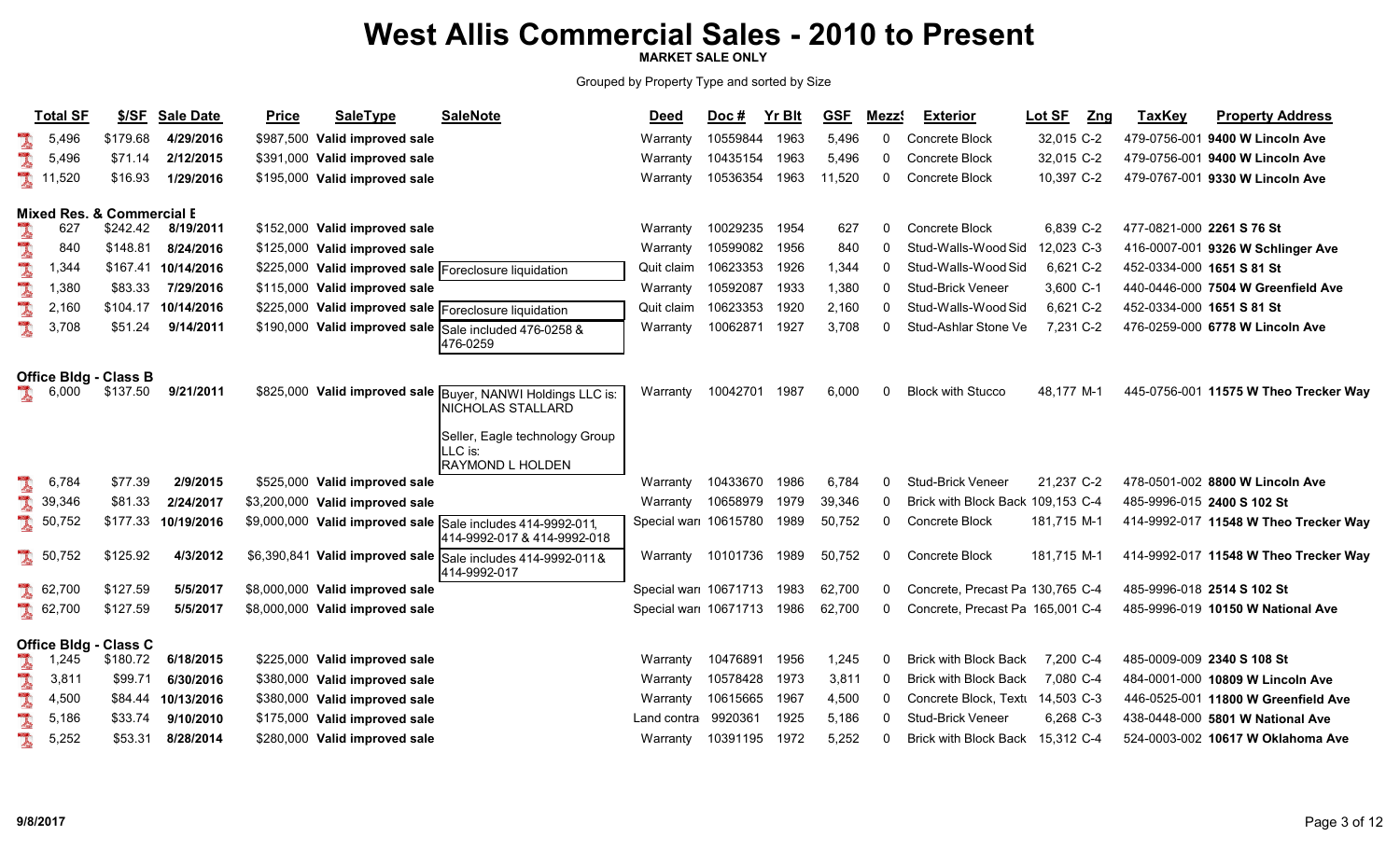MARKET SALE ONLY

|    | <b>Total SF</b>            | \$/SE                            | <b>Sale Date</b>    | <b>Price</b> | <b>SaleType</b>                 | <b>SaleNote</b>                                                                                        | <b>Deed</b>          | Doc#     | <b>Yr Blt</b> | <b>GSF</b> | <b>Mezz</b> | <b>Exterior</b>                  | Lot SF<br>Zng | <b>TaxKey</b>             | <b>Property Address</b>             |
|----|----------------------------|----------------------------------|---------------------|--------------|---------------------------------|--------------------------------------------------------------------------------------------------------|----------------------|----------|---------------|------------|-------------|----------------------------------|---------------|---------------------------|-------------------------------------|
|    | 5,860                      | \$42.66                          | 2/29/2016           |              | \$250,000 Valid improved sale   | 2 docs: Dwyer Trust to<br>Sarandos 2 LLC (10544157)<br>and Klose Trust to Sarandos 2<br>LLC (10544158) | Trustees             | 10544158 | 1975          | 5,860      | $\Omega$    | Brick with Block Back 14,058 C-2 |               |                           | 451-0611-001 8413 W Greenfield Ave  |
|    |                            |                                  |                     |              |                                 | Conveyance equals \$500,000.<br>Both transfers appear to be<br>arm's length.                           |                      |          |               |            |             |                                  |               |                           |                                     |
| l  | 5,860                      | \$42.66                          | 2/24/2016           |              | \$250,000 Valid improved sale   | 2 docs: Dwyer Trust to<br>Sarandos 2 LLC (10544157)<br>and Klose Trust to Sarandos 2<br>LLC (10544158) | Trustees             | 10544157 | 1975          | 5,860      | $\Omega$    | <b>Brick with Block Back</b>     | 14,058 C-2    |                           | 451-0611-001 8413 W Greenfield Ave  |
|    |                            |                                  |                     |              |                                 | Conveyance equals \$500,000.<br>Both transfers appear to be<br>arm's length.                           |                      |          |               |            |             |                                  |               |                           |                                     |
|    | 17,876                     | \$57.34                          | 6/29/2010           |              | \$1,025,000 Valid improved sale |                                                                                                        | Warranty             | 9893152  | 1968          | 17,876     | 0           | Curtain-Metal with Gl 51,488 C-3 |               |                           | 448-9998-002 1551 S 108 St          |
|    | <b>Office Bldg</b>         | <b>Class D</b>                   |                     |              |                                 |                                                                                                        |                      |          |               |            |             |                                  |               |                           |                                     |
| 1  | 624                        | \$120.99                         | 8/5/2015            |              | \$75,500 Valid improved sale    |                                                                                                        | Warranty             | 10493788 | 1955          | 624        | $\Omega$    | Concrete Block                   | 4,686 C-3     |                           | 444-0516-001 10506 W Greenfield Ave |
| L  | 818                        | \$85.57                          | 1/16/2012           |              | \$70,000 Valid improved sale    |                                                                                                        | Warranty             | 10086647 | 1959          | 818        | $\Omega$    | <b>Brick with Block Back</b>     | 4,950 C-2     |                           | 454-0538-000 6200 W Burnham St      |
| L  | 1,110                      | \$85.59                          | 2/10/2016           |              | \$95,000 Valid improved sale    |                                                                                                        | Warranty             | 10540730 | 1961          | 1,110      | $\Omega$    | <b>Concrete Block</b>            | 3,120 C-3     | 417-0014-000 624 S 92 St  |                                     |
| L  | 1,182                      | \$63.87                          | 6/20/2016           |              | \$75,500 Valid improved sale    |                                                                                                        | Warranty             | 10575301 | 1951          | 1,182      | 0           | Concrete Block                   | 4,182 C-2     |                           | 438-0339-000 5726 W National Ave    |
|    | 1,182                      | \$67.68                          | 2/2/2015            |              | \$80,000 Valid improved sale    | Land Contract - contract and<br>deed occurred in same vear                                             | Land contra 10433350 |          | 1951          | 1,182      | 0           | Concrete Block                   | 4,182 C-2     |                           | 438-0339-000 5726 W National Ave    |
| L  | 1,872                      | \$34.67                          | 2/25/2016           |              |                                 | \$64,900 Valid improved sale Sale of bank owned property                                               | Special war 10543162 |          | 1941          | 1,872      | $\Omega$    | Stud-Walls-Wood Sid              | 3,919 C-2     |                           | 479-0425-000 9613 W Lincoln Ave     |
|    | <b>Office with Storage</b> |                                  |                     |              |                                 |                                                                                                        |                      |          |               |            |             |                                  |               |                           |                                     |
|    | 2,100                      | \$38.10                          | 3/6/2017            |              | \$80,000 Valid improved sale    |                                                                                                        | Warranty             | 10655318 | 1948          | 2,100      | $\Omega$    | Concrete Block                   | 4,051 C-2     |                           | 451-0066-001 8713 W Greenfield Ave  |
|    | Residential Duplex         |                                  |                     |              |                                 |                                                                                                        |                      |          |               |            |             |                                  |               |                           |                                     |
| J. | 1,344                      |                                  | \$167.41 10/14/2016 |              | \$225,000 Valid improved sale   | Foreclosure liquidation                                                                                | Quit claim           | 10623353 | 1926          | 1,344      | $\Omega$    | Stud-Walls-Wood Sid              | 6,621 C-2     | 452-0334-000 1651 S 81 St |                                     |
| l  | 2,160                      |                                  | \$104.17 10/14/2016 |              |                                 | \$225,000 Valid improved sale Foreclosure liquidation                                                  | Quit claim           | 10623353 | 1920          | 2,160      | $\Omega$    | Stud-Walls-Wood Sid              | 6.621 C-2     | 452-0334-000 1651 S 81 St |                                     |
|    |                            | <b>Residential Single Family</b> |                     |              |                                 |                                                                                                        |                      |          |               |            |             |                                  |               |                           |                                     |
| 1  | 627                        | \$242.42                         | 8/19/2011           |              | \$152,000 Valid improved sale   |                                                                                                        | Warranty             | 10029235 | 1954          | 627        | 0           | Concrete Block                   | 6,839 C-2     | 477-0821-000 2261 S 76 St |                                     |
| L  | 840                        | \$148.81                         | 8/24/2016           |              | \$125,000 Valid improved sale   |                                                                                                        | Warranty             | 10599082 | 1956          | 840        | $\Omega$    | Stud-Walls-Wood Sid              | 12,023 C-3    |                           | 416-0007-001 9326 W Schlinger Ave   |
| L  | 1,380                      | \$83.33                          | 7/29/2016           |              | \$115,000 Valid improved sale   |                                                                                                        | Warranty             | 10592087 | 1933          | 1,380      | $\Omega$    | Stud-Brick Veneer                | 3,600 C-1     |                           | 440-0446-000 7504 W Greenfield Ave  |
| l  | 3,708                      | \$51.24                          | 9/14/2011           |              |                                 | \$190,000 Valid improved sale Sale included 476-0258 &<br>476-0259                                     | Warranty             | 10062871 | 1927          | 3,708      | $\Omega$    | Stud-Ashlar Stone Ve             | 7,231 C-2     |                           | 476-0259-000 6778 W Lincoln Ave     |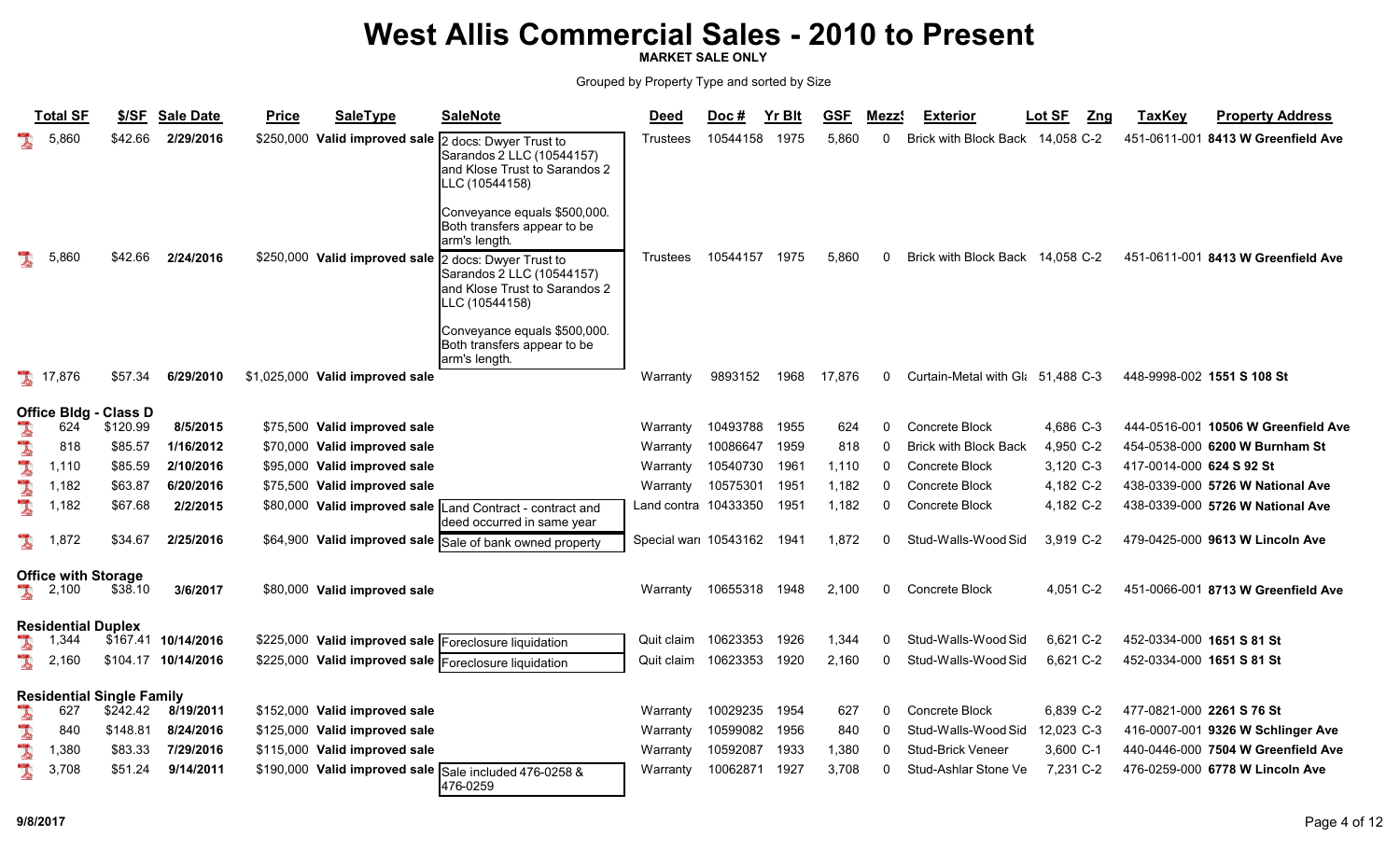MARKET SALE ONLY

|                  | <b>Total SF</b>                                               |                                                                | \$/SF Sale Date                                                | <b>Price</b> | <b>SaleType</b>                                                                                                                  | <b>SaleNote</b>                                                                                                                                                                                         | <b>Deed</b>                                                    | $Doc$ #                                                | Yr Blt                               | <b>GSF</b>                              | Mezz <sup>®</sup>                  | <b>Exterior</b>                                                                                                       | Lot SF                                                        | Zng | <b>TaxKey</b>             | <b>Property Address</b>                                                                                                                           |
|------------------|---------------------------------------------------------------|----------------------------------------------------------------|----------------------------------------------------------------|--------------|----------------------------------------------------------------------------------------------------------------------------------|---------------------------------------------------------------------------------------------------------------------------------------------------------------------------------------------------------|----------------------------------------------------------------|--------------------------------------------------------|--------------------------------------|-----------------------------------------|------------------------------------|-----------------------------------------------------------------------------------------------------------------------|---------------------------------------------------------------|-----|---------------------------|---------------------------------------------------------------------------------------------------------------------------------------------------|
| <b>A</b>         | 1,540                                                         | <b>Restaurant - Fast Food - Lo</b><br>\$194.81                 | 8/12/2013                                                      |              | \$300,000 Valid improved sale                                                                                                    |                                                                                                                                                                                                         | Land contra 10320325                                           |                                                        | 1979                                 | 1,540                                   | 0                                  | Curtain-Glazed Atriun 15,246 C-3                                                                                      |                                                               |     |                           | 444-0453-001 1234 S 108 St                                                                                                                        |
| I<br>L<br>L<br>L | 1,920<br>2,421<br>2,500<br>3,713                              | <b>Restaurant - Sit Down</b><br>\$92.94<br>\$128.00<br>\$61.94 | \$117.19 12/10/2013<br>4/5/2016<br>1/25/2010<br>8/10/2010      |              | \$225,000 Valid improved sale<br>\$225,000 Valid improved sale<br>\$320,000 Valid improved sale<br>\$230,000 Valid improved sale |                                                                                                                                                                                                         | Warranty<br>Warranty<br>Warranty<br>Other (see r               | 10321069<br>10553950<br>9841429<br>9904151             | 1951<br>1957<br>1949<br>1970         | 1,920<br>2,421<br>2,500<br>3,713        | 0<br>$\mathbf{0}$<br>0<br>$\Omega$ | Concrete Block<br>Stud-Stucco<br><b>Block with Stucco</b><br>Concrete Block                                           | 24,212 C-3<br>18,252 C-4<br>21,250 C-4<br>7,231 C-1           |     |                           | 516-0205-000 8340 W Beloit Rd<br>523-9951-002 3411 S 108 St<br>520-9974-001 11505 W National Ave<br>453-0118-000 7335 W Greenfield Ave            |
|                  | <b>Retail - Big Box</b><br>26,120                             |                                                                | \$112.94 12/17/2014                                            |              | \$2,950,000 Valid improved sale                                                                                                  |                                                                                                                                                                                                         | Special war 10420955                                           |                                                        | 2004                                 | 24,240                                  |                                    | 1,880 Block with EIFS (Synt 135,806 C-4                                                                               |                                                               |     |                           | 520-9965-036 11135 W National Ave                                                                                                                 |
| 1<br>A<br>L<br>I | Retail (1-2 Units)<br>627<br>1,500<br>1.704<br>1,800<br>2,900 | \$242.42<br>\$94.00<br>\$76.23<br>\$93.33<br>\$86.03           | 8/19/2011<br>7/29/2010<br>10/12/2011<br>10/1/2010<br>6/14/2016 |              | \$152,000 Valid improved sale<br>\$141,000 Valid improved sale<br>\$129,900 Valid improved sale<br>\$168,000 Valid improved sale | \$249,500 Valid improved sale \$30,000 expenditures after sale<br>for landscaping, new fence and<br>interior renovation for new<br>occupancy use.                                                       | Warranty<br>Land contra<br>Warranty<br>Land contra<br>Warranty | 10029235<br>9901586<br>10048135<br>9966195<br>10574256 | 1954<br>1924<br>1960<br>1925<br>1960 | 627<br>1,500<br>1,704<br>1,800<br>2,900 | 0<br>0<br>$\Omega$<br>0            | Concrete Block<br><b>Stud-Brick Veneer</b><br><b>Concrete Block</b><br><b>Brick with Block Back</b><br>Concrete Block | 6,839 C-2<br>3,599 C-1<br>7,579 C-2<br>4,356 C-2<br>5,040 C-2 |     | 477-0821-000 2261 S 76 St | 453-0119-000 7341 W Greenfield Ave<br>478-0383-000 8822 W Lincoln Ave<br>442-0632-000 8436 W Greenfield Ave<br>443-0359-000 9730 W Greenfield Ave |
| L                | 4,193                                                         |                                                                | \$32.20 12/15/2014                                             |              |                                                                                                                                  | \$135,000 Valid improved sale Also Grantee Keith Pajot<br>transfers on his death to<br>Rebecca Rose Pajot                                                                                               | Warranty                                                       | 10419837                                               | 1948                                 | 4,193                                   | $\Omega$                           | Concrete Block                                                                                                        | 4,643 C-2                                                     |     |                           | 489-0073-000 6855 W Beloit Rd                                                                                                                     |
| l<br>L<br>I      | ,292<br>4<br>5,597<br>7,488                                   | \$16.31<br>\$35.73<br>\$227.70                                 | 7/17/2016<br>12/30/2015<br>10/21/2011                          |              | \$70,000 Valid improved sale<br>\$200,000 Valid improved sale<br>\$1,705,000 Valid improved sale WA AAP LLC is :                 | <b>DAVE HERBECK</b><br>3500 E. DESTINATION DRIVE<br>APPLETON, WI54915<br>Lee & Lee of Wisconsin LLC is:<br>JUN W LEE<br>4610 UNIVERSITY AVE STE<br>1018<br><b>PYARE SQUARE BLDG</b><br>MADISON, WI53705 | Warranty<br>Warranty<br>Special war 10045874                   | 10584958<br>10529306                                   | 1963<br>1937<br>1998                 | 4,292<br>5,597<br>7,488                 | 0                                  | <b>Concrete Block</b><br>Concrete Block<br><b>Brick with Block Back</b>                                               | 5,009 C-2<br>7,406 C-3<br>45,912 C-3                          |     |                           | 475-0552-001 6701 W Beloit Rd<br>438-0452-000 5825 W National Ave<br>453-0001-004 6804 W National Ave                                             |
|                  | 8,102                                                         | \$49.10                                                        | 9/20/2012                                                      |              | \$397,800 Valid improved sale                                                                                                    |                                                                                                                                                                                                         | Quit claim 10165953                                            |                                                        | 1958                                 | 8,102                                   | 0                                  | Concrete Block                                                                                                        | 14,416 C-2                                                    |     |                           | 476-0659-000 7530 W Lincoln Ave                                                                                                                   |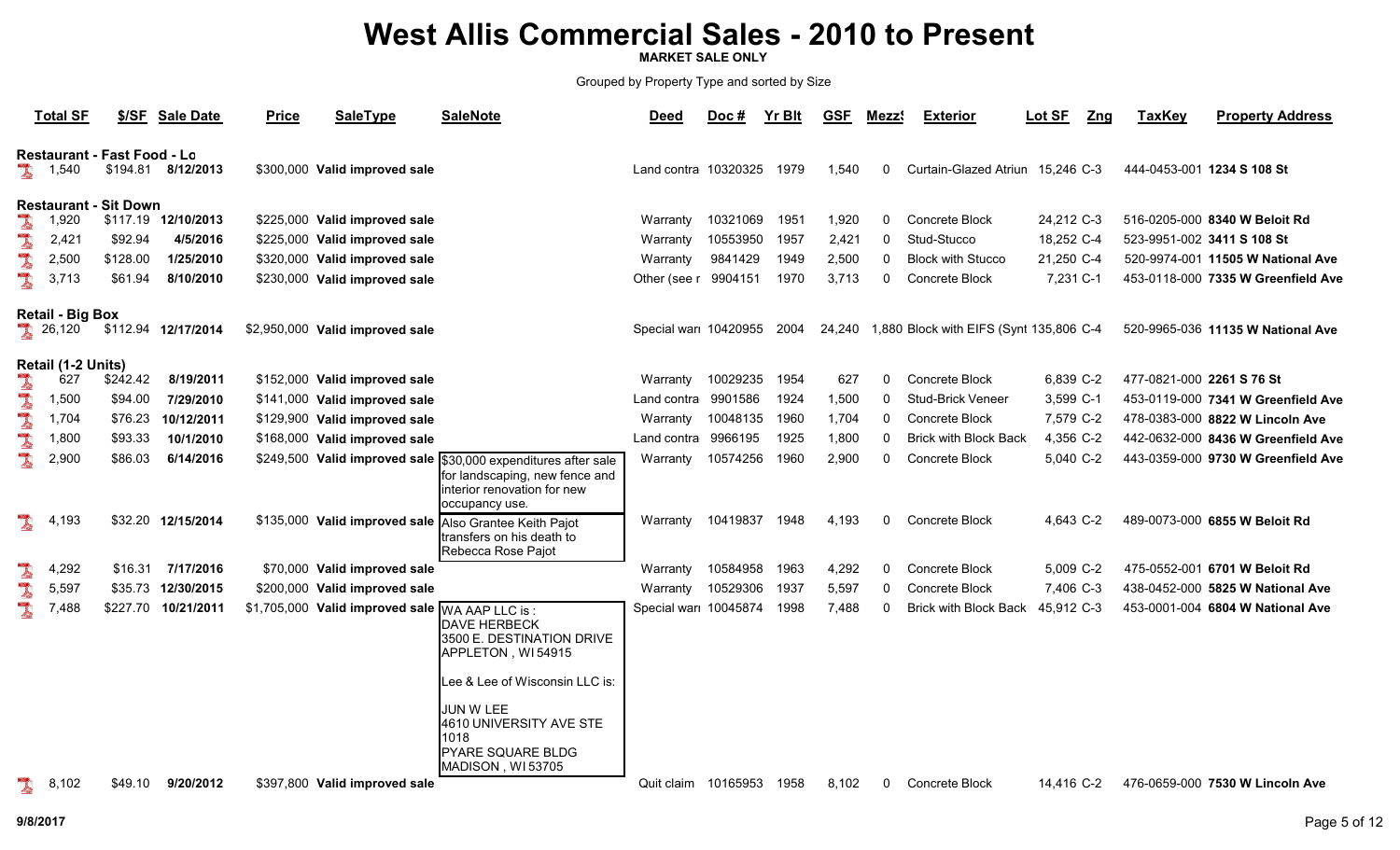MARKET SALE ONLY

|   | <b>Total SF</b>                     | \$/SF    | <b>Sale Date</b>   | <b>Price</b> | <b>SaleType</b>                 | <b>SaleNote</b>                                                                                                                                                                | <b>Deed</b>          | Doc#     | <b>Yr Blt</b> | <b>GSF</b> | Mezz9        | <b>Exterior</b>                 | Lot SF<br>Zng | <b>TaxKey</b>             | <b>Property Address</b>             |
|---|-------------------------------------|----------|--------------------|--------------|---------------------------------|--------------------------------------------------------------------------------------------------------------------------------------------------------------------------------|----------------------|----------|---------------|------------|--------------|---------------------------------|---------------|---------------------------|-------------------------------------|
|   | 10,200                              | \$32.35  | 6/1/2015           | \$330,000    | Valid improved sale             | Additional Document:<br>"Declaration of Restrictions"<br>Recorded 6-11-15, document<br>#10469291<br>Land contract and deed<br>occurred in 2015 - reject 11<br>does not apply   | Land contra 10469292 |          | 1924          | 10.200     | 0            | Stud-Brick Veneer               | 10.237 C-1    |                           | 440-0442-000 7546 W Greenfield Ave  |
|   | <b>Retail Showroom &amp; Wareho</b> |          |                    |              |                                 |                                                                                                                                                                                |                      |          |               |            |              |                                 |               |                           |                                     |
|   | 3,708                               | \$51.24  | 9/14/2011          |              |                                 | \$190,000 Valid improved sale Sale included 476-0258 &<br>476-0259                                                                                                             | Warranty             | 10062871 | 1927          | 3,708      | 0            | Stud-Ashlar Stone Ve            | 7,231 C-2     |                           | 476-0259-000 6778 W Lincoln Ave     |
|   | 7,200                               | \$90.28  | 1/15/2014          |              | \$650,000 Valid improved sale   |                                                                                                                                                                                | Warranty             | 10329877 | 1973          | 7,200      | 0            | PE-Cold Storage Met 27,646 C-3  |               |                           | 445-0585-002 11422 W Greenfield Ave |
|   | 7,728                               | \$34.94  | 7/30/2014          |              | \$270,000 Valid improved sale   |                                                                                                                                                                                | Warranty             | 10381640 | 1924          | 7,728      | 0            | Stud-Synthetic Masor            | 4,182 C-1     |                           | 440-0378-000 7338 W Greenfield Ave  |
|   | 9,200                               | \$70.65  | 1/15/2014          |              | \$650,000 Valid improved sale   |                                                                                                                                                                                | Warranty             | 10329877 | 1978          | 7,360      |              | 1,840 Block with EIFS (Synt     | 27.646 C-3    |                           | 445-0585-002 11422 W Greenfield Ave |
|   | 21,500                              | \$51.16  | 12/5/2014          |              | \$1,100,000 Valid improved sale |                                                                                                                                                                                | Warranty             | 10417363 | 1996          | 21,500     | $\Omega$     | Concrete Block, Text 79,583 M-1 |               |                           | 481-9991-012 11220 W Lincoln Ave    |
|   | <b>Retail/Apt/Office</b>            |          |                    |              |                                 |                                                                                                                                                                                |                      |          |               |            |              |                                 |               |                           |                                     |
|   | 1,380                               | \$83.33  | 7/29/2016          |              | \$115,000 Valid improved sale   |                                                                                                                                                                                | Warranty             | 10592087 | 1933          | 1,380      | $\mathbf{0}$ | <b>Stud-Brick Veneer</b>        | 3,600 C-1     |                           | 440-0446-000 7504 W Greenfield Ave  |
| 1 | 1,784                               | \$80.44  | 9/12/2014          |              |                                 | \$143,500 Valid improved sale Sale includes 489-0003-000 &<br>489-0004-000                                                                                                     | Warranty             | 10394471 | 1950          | 1,784      | $\mathbf{0}$ | Concrete Block                  | 5,302 C-2     |                           | 489-0004-000 6819 W Beloit Rd       |
| l | 2,232                               | \$74.69  | 12/20/2013         |              | \$166,700 Valid improved sale   |                                                                                                                                                                                | Warranty             | 10325601 | 1926          | 2,232      | $\mathbf{0}$ | Concrete Block                  | 7,231 C-2     |                           | 455-0033-000 5600 W Burnham St      |
|   | 2,392                               | \$68.52  | 7/29/2010          |              | \$163,900 Valid improved sale   |                                                                                                                                                                                | Land contra          | 9901588  | 1900          | 2,392      | $\Omega$     | Stud-Ashlar Stone Ve            | 3,599 C-1     |                           | 453-0120-000 7347 W Greenfield Ave  |
| l | 2,516                               | \$63.59  | 10/7/2015          |              | \$160,000 Valid improved sale   |                                                                                                                                                                                | Warranty             | 10506394 | 1950          | 2,516      | $\Omega$     | <b>Stud-Brick Veneer</b>        | 5,397 C-2     |                           | 475-0376-000 6206 W Lincoln Ave     |
|   | 2,592                               | \$38.58  | 3/30/2015          |              | \$100,000 Valid improved sale   |                                                                                                                                                                                | Warranty             | 10449698 | 1925          | 2,592      | $\Omega$     | Concrete Block                  | 3,600 C-2     |                           | 474-0048-002 5523 W Burnham St      |
| l | 2,700                               |          | \$68.11 10/15/2012 |              | \$183,900 Valid improved sale   | Sold as a going concern.<br>Marketed privately to local<br>practitioners. Per Buyer,<br>building allocation is \$184,000,<br>Equipment is \$6,000 and<br>Goodwill is \$39,000. | Warranty             | 10183215 | 1928          | 2,700      | $\Omega$     | Stud-Brick Veneer               | 5,397 C-2     |                           | 475-0518-000 6506 W Lincoln Ave     |
| I | 2,754                               | \$42.63  | 2/8/2016           |              | \$117,400 Valid improved sale   | Buyer sale questionnaire was<br>returned from USPS 4-27-2016.<br>Re-mailed to:<br>1407 Carnsmore Dr<br>Fayetteville, NC 28304<br>Also included MAC form                        | Warranty             | 10542912 | 1923          | 2,754      | $\mathbf{0}$ | Stud-Brick Veneer               | 3,615 C-2     |                           | 454-0601-000 6039 W Mitchell St     |
|   | 2,949                               | \$42.05  | 6/12/2015          |              | \$124,000 Valid improved sale   |                                                                                                                                                                                | Warranty             | 10475316 | 1927          | 2,949      | $\Omega$     | Stud-Brick Veneer               | 6.439 C-2     | 476-0154-000 2105 S 68 St |                                     |
|   | 3,000                               | \$100.00 | 12/14/2016         | \$300,000    |                                 | Valid improved sale Sale includes 453-0534-002 &<br>453-0562-001                                                                                                               | Warranty             | 10636728 | 1974          | 3,000      | 0            | PE-Cold Storage Met             | 24,132 M-1    | 453-0534-002 1811 S 73 St |                                     |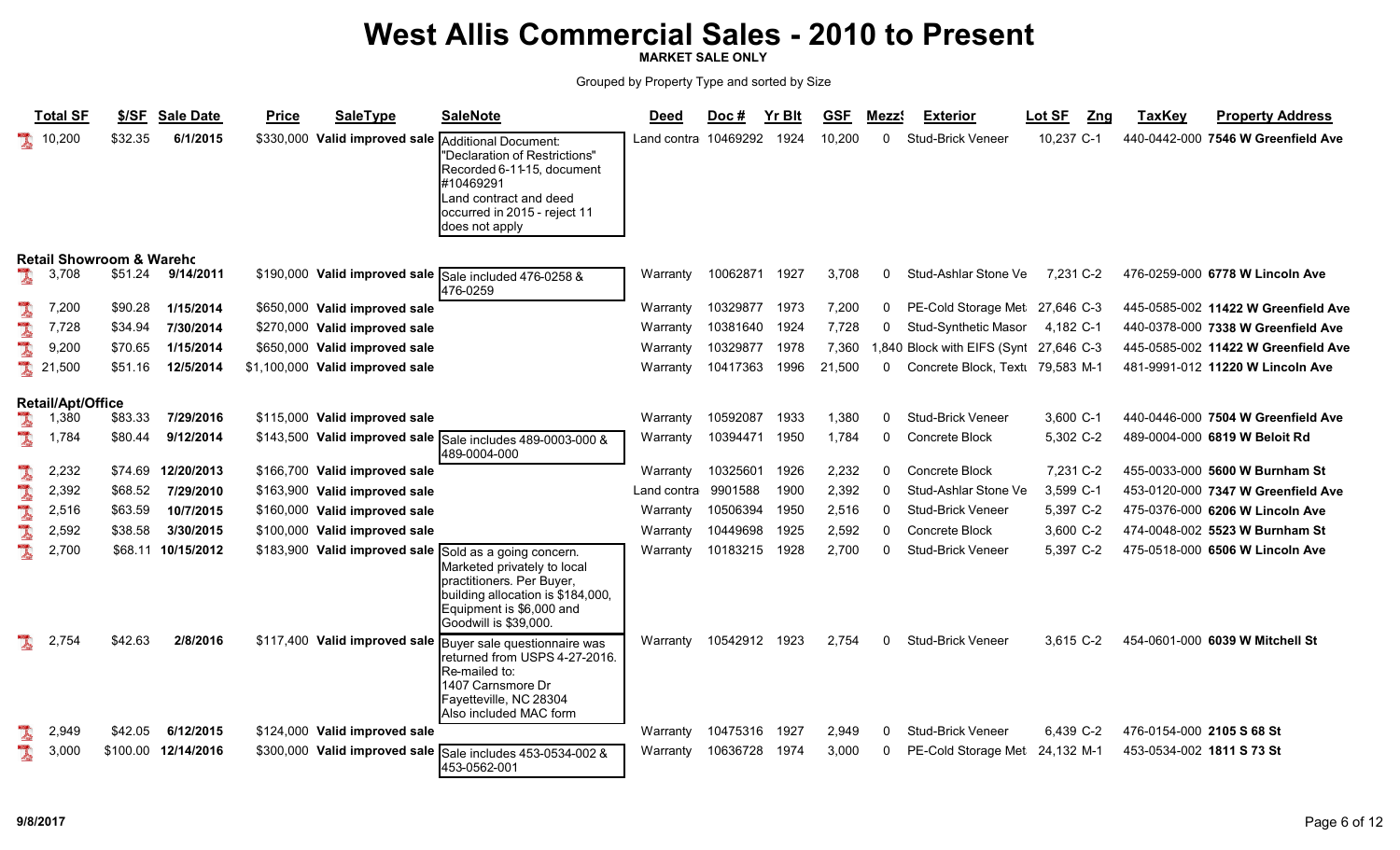MARKET SALE ONLY

|          | <b>Total SF</b> | \$/SE                          | <b>Sale Date</b> | <b>Price</b> | <b>SaleType</b>               | <b>SaleNote</b>                                                                                           | <b>Deed</b>         | $Doc$ #  | Yr Blt | <b>GSF</b> | Mezz <sup>®</sup> | <b>Exterior</b>              | Lot SF<br>Z <sub>ng</sub> | <b>TaxKey</b>             | <b>Property Address</b>                  |
|----------|-----------------|--------------------------------|------------------|--------------|-------------------------------|-----------------------------------------------------------------------------------------------------------|---------------------|----------|--------|------------|-------------------|------------------------------|---------------------------|---------------------------|------------------------------------------|
| 1        | 3,066           | \$97.85                        | 12/14/2016       |              |                               | \$300,000 Valid improved sale Sale includes 453-0534-002 &<br>453-0562-001                                | Warrantv            | 10636728 | 1949   | 3,066      | $\mathbf{0}$      | <b>Stud-Brick Veneer</b>     | 24,132 M-1                | 453-0534-002 1811 S 73 St |                                          |
| I        | 3,120           | \$47.12                        | 4/27/2017        |              | \$147,000 Valid improved sale |                                                                                                           | Warranty            | 10670132 | 1919   | 3,120      | 0                 | Stud-Metal Siding            | 8,220 C-2                 |                           | 475-0250-001 2191 S 60 St                |
| L        | 3,232           | \$24.13                        | 2/8/2016         |              | \$78,000 Valid improved sale  |                                                                                                           | Warranty            | 10540652 | 1922   | 3,232      |                   | Stud-Stucco                  | 4,079 C-2                 | 452-0312-000 1584 S 81 St |                                          |
| L        | 3,456           | \$54.98                        | 9/27/2012        |              |                               | \$190,000 Valid improved sale Seller financing PLUS<br>Conventional                                       | Warranty            | 10166047 | 1957   | 3,456      |                   | <b>Stud-Brick Veneer</b>     | 5,399 C-2                 | 475-0517-000 2273 S 65 St |                                          |
|          |                 |                                |                  |              |                               | Buyer:<br><b>GERALD LEMKE</b><br>2273 S 65TH ST<br>LOWER NORTH<br>WEST ALLIS, WI53219                     |                     |          |        |            |                   |                              |                           |                           |                                          |
|          | 3,726           | \$45.63                        | 5/15/2017        |              | \$170,000 Valid improved sale |                                                                                                           | Warranty            | 10677592 | 1908   | 3,726      | $\Omega$          | <b>Stud-Brick Veneer</b>     | 4,835 C-2                 | 453-0074-000 1468 S 72 St |                                          |
| L        | 3,768           | \$74.04                        | 8/4/2010         |              |                               | \$279,000 Valid improved sale Sale includes 445-0754-000 &<br>445-0755-000.                               | Land contra 9955376 |          | 1950   | 3,768      | $\mathbf{0}$      | Concrete Block               | 5,427 C-3                 |                           | 445-0754-000 10908 W Greenfield Ave      |
| J.       | 3,772           | \$102.07                       | 12/18/2014       |              |                               | \$385,000 Valid improved sale Sale includes 442-0383-000,<br>442-0384-000, 442-0385-000 &<br>442-0386-000 | Warranty            | 10428483 | 1928   | 3,772      | 0                 | Stud Walls-Asphalt Si        | 7,100 C-2                 | 442-0386-000 903 S 84 St  |                                          |
|          | 3,914           | \$68.98                        | 9/10/2015        |              | \$270,000 Valid improved sale |                                                                                                           | Warranty            | 10499509 | 1919   | 3,914      |                   | Stud-Brick Veneer            | 6,098 C-2                 |                           | 438-0431-000 5701 W National Ave         |
| L        | 4,113           | \$41.94                        | 4/30/2012        |              | \$172,500 Valid improved sale |                                                                                                           | <b>Trustees</b>     | 10119303 | 1948   | 4,113      |                   | <b>Concrete Block</b>        | 9,104 C-2                 |                           | 442-0544-000 8922 W Greenfield Ave       |
| I        | 5,520           | \$7.43                         | 2/18/2016        |              | \$41,000 Valid improved sale  | Currently vacant with gutted<br>interior - PRC/value was not up<br>to date at time of sale.               | Warranty            | 10541253 | 1918   | 5,520      | $\mathbf{0}$      | <b>Stud-Brick Veneer</b>     | 4,139 C-3                 |                           | 454-0062-000 6125 W Greenfield Ave       |
| L        | 6,056           | \$43.78                        | 11/9/2016        |              | \$265,150 Valid improved sale |                                                                                                           | Warranty            | 10623682 | 1937   | 6,056      |                   | <b>Brick with Block Back</b> | 4,600 C-2                 |                           | 451-0027-000 8629 W Greenfield Ave       |
|          | 6,912           | \$86.81                        | 8/19/2016        |              | \$600,000 Valid improved sale |                                                                                                           | Warranty            | 10595756 | 1963   | 6,912      |                   | <b>Stud-Brick Veneer</b>     | 9,059 C-2                 |                           | 490-0255-001 2304 S 66 St                |
| L        | 7,095           | \$59.20                        | 5/28/2014        |              | \$420,000 Valid improved sale |                                                                                                           | Warranty            | 10368634 | 1965   | 7,095      |                   | <b>Brick with Block Back</b> | 7,126 C-2                 |                           | 479-0797-000 9204 W Lincoln Ave          |
| <b>A</b> | 7,608           | \$59.15                        | 7/30/2015        |              | \$450,000 Valid improved sale |                                                                                                           | Warranty            | 10485489 | 2005   | 7,608      |                   | Stud-Brick Veneer            | 11,358 C-2                |                           | 455-0095-000 5807 W Burnham St           |
|          | 8,064           | \$35.34                        | 9/30/2013        |              | \$285,000 Valid improved sale |                                                                                                           | Warranty            | 10300425 | 1903   | 8,064      |                   | Stud-Brick Veneer            | 7,231 C-1                 |                           | 453-0038-000 7023 W Greenfield Ave       |
| L        | 8,078           | \$35.28                        | 4/4/2017         |              | \$285,000 Valid improved sale |                                                                                                           | Warranty            | 10662995 | 1915   | 8,078      | 0                 | <b>Block with Stucco</b>     | 8,320 C-2                 |                           | 455-0065-000 5916 W Burnham St           |
| L        | 8,078           | \$35.28                        | 9/11/2014        |              | \$285,000 Valid improved sale |                                                                                                           | Warranty            | 10416159 | 1915   | 8,078      |                   | <b>Block with Stucco</b>     | 8,320 C-2                 |                           | 455-0065-000 5916 W Burnham St           |
| L        | 10,560          | \$42.90                        | 2/5/2015         |              | \$453,000 Valid improved sale |                                                                                                           | Warranty            | 10432897 | 1927   | 10,560     |                   | Stud-Brick Veneer            | 7,100 C-3                 |                           | 454-0179-001 6323 W Greenfield Ave       |
| I        | 11,448          | \$40.62                        | 11/5/2015        |              | \$465,000 Valid improved sale |                                                                                                           | Warranty            | 10515133 | 1945   | 11,448     |                   | Rubble Stone Veneer          | 12,110 C-2                |                           | 450-9965-001 9701 W Greenfield Ave       |
|          |                 | <b>Rooming House/Group Hor</b> |                  |              |                               |                                                                                                           |                     |          |        |            |                   |                              |                           |                           |                                          |
| l        | 1,913           | \$48.35                        | 4/17/2014        |              | \$92,500 Valid improved sale  |                                                                                                           | Warranty            | 10359289 | 1926   | 1,913      | 0                 | Stud-Metal Siding            |                           |                           | 4,440 RB-2 474-0243-000 5503 W Rogers St |
|          | 2,394           | \$200.50                       | 3/28/2014        |              | \$480,000 Valid improved sale |                                                                                                           | Warranty            | 10350923 | 1963   | 2,394      |                   | Stud-Brick Veneer            | 9,351 C-2                 |                           | 452-0202-001 8009 W Greenfield Ave       |
|          | 4,176           | \$114.94                       | 3/28/2014        |              | \$480,000 Valid improved sale |                                                                                                           | Warranty            | 10350923 | 1948   | 4,176      |                   | Stud-Brick Veneer            | 9,351 C-2                 |                           | 452-0202-001 8009 W Greenfield Ave       |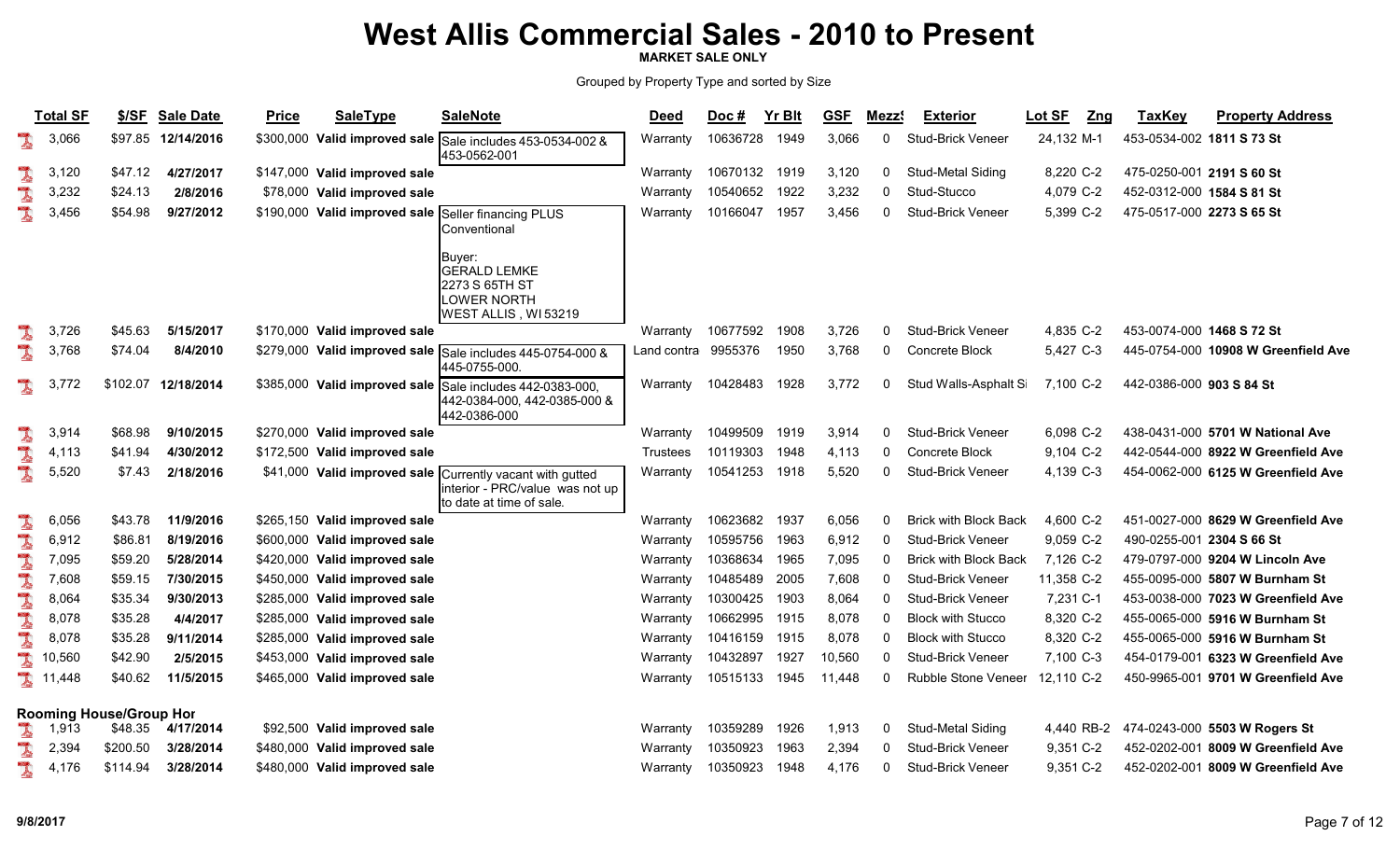MARKET SALE ONLY

|          | <b>Total SF</b>                        | \$/SE   | <b>Sale Date</b>   | <b>Price</b> | <b>SaleType</b>                                  | <b>SaleNote</b>                                                                                                                                                                            | <u>Deed</u>          | $Doc$ #  | <b>Yr Blt</b> | <b>GSF</b> | Mezz <sup>®</sup> | <b>Exterior</b>                | <u>Lot SF</u><br><u>Zng</u> | <b>TaxKey</b>             | <b>Property Address</b>            |
|----------|----------------------------------------|---------|--------------------|--------------|--------------------------------------------------|--------------------------------------------------------------------------------------------------------------------------------------------------------------------------------------------|----------------------|----------|---------------|------------|-------------------|--------------------------------|-----------------------------|---------------------------|------------------------------------|
| <b>A</b> | Salvage Yard/Open Storage<br>2,000     |         | \$75.00 12/21/2012 |              | \$150,000 Valid improved sale Contaminated site  |                                                                                                                                                                                            | Warranty             | 10199791 | 1971          | 2,000      | 0                 | PE-Cold Storage Met 41,164 C-4 |                             |                           | 448-9991-004 1555 S 113 St         |
|          | <b>Strip Shopping Center</b><br>39,439 | \$45.68 | 3/31/2017          |              | \$2,715,000 Valid improved sale                  |                                                                                                                                                                                            | Special war 10661585 |          | 1964          | 59,439     | $\mathbf{0}$      | <b>Concrete Block</b>          | 218,541 C-4                 |                           | 523-9986-008 11003 W Oklahoma Ave  |
|          | Tavern/Grill & Apts - 2 sty<br>1,932   | \$77.64 | 11/4/2015          |              | \$150,000 Valid improved sale                    |                                                                                                                                                                                            | Warranty             | 10518760 | 1926          | 1,932      | 0                 | Stud-Ashlar Stone Ve           | 5,395 C-2                   |                           | 474-0356-001 2110 S 60 St          |
| <b>A</b> | 2,080                                  | \$81.73 | 2/15/2011          |              | \$170,000 Valid improved sale                    |                                                                                                                                                                                            | Warranty             | 9985104  | 1952          | 2,080      | 0                 | <b>Stud-Brick Veneer</b>       | 4,574 C-2                   |                           | 443-0215-000 9524 W Greenfield Ave |
| I        | 2,112                                  | \$73.39 | 6/14/2013          |              | \$155,000 Valid improved sale                    |                                                                                                                                                                                            | Warranty             | 10271425 | 1929          | 2,112      | $\Omega$          | <b>Stud-Brick Veneer</b>       | 4,966 C-2                   |                           | 478-0069-000 8820 W Becher St      |
| L        | 2,316                                  | \$83.77 | 7/8/2016           |              |                                                  | \$194,000 Valid improved sale Sale includes 453-0566-000 &<br>453-0567-000                                                                                                                 | Warranty             | 10582038 | 1926          | 2,316      | <sup>0</sup>      | <b>Stud-Brick Veneer</b>       | 5,651 C-2                   |                           | 453-0567-000 6827 W National Ave   |
| L        | 2,316                                  | \$73.36 | 1/26/2010          |              |                                                  | \$169,900 Valid improved sale Sale includes 453-0566-000 &<br>453-0567-000                                                                                                                 | Warranty             | 9849236  | 1926          | 2,316      | $\mathbf{0}$      | <b>Stud-Brick Veneer</b>       | 5,651 C-2                   |                           | 453-0567-000 6827 W National Ave   |
|          | 2,444                                  | \$65.47 | 10/21/2015         |              | \$160,000 Valid improved sale                    |                                                                                                                                                                                            | Warranty             | 10510416 | 1924          | 2,444      | <sup>0</sup>      | <b>Stud-Brick Veneer</b>       | 5.098 C-3                   |                           | 454-0093-000 6309 W National Ave   |
| L        | 2,540                                  | \$94.49 | 5/22/2013          |              |                                                  | \$240,000 Valid improved sale Sale includes 454-0428 &<br>454-0429                                                                                                                         | Land contra 10267052 |          | 1917          | 2,540      | 0                 | Stud-Walls-Wood Sid            | 4,180 C-2                   |                           | 454-0429-000 6000 W Mitchell St    |
|          | 2,616                                  | \$57.34 | 4/25/2013          |              | \$150,000 Valid improved sale                    |                                                                                                                                                                                            | Warranty             | 10248900 | 1928          | 2,616      | $\Omega$          | <b>Stud-Brick Veneer</b>       | 3,920 C-2                   |                           | 442-0547-000 8812 W Greenfield Ave |
| L        | 2,736                                  | \$47.51 | 8/15/2011          |              | \$130,000 Valid improved sale No transfer return | Land Contract between<br>unrelated parties at 8.5%<br>interest for 5 years, which would<br>be above market interest for a<br>well qualified mortgagee for a<br>shorter term than is usual. | Land contra 10025479 |          | 1924          | 2,736      | $\Omega$          | <b>Stud-Brick Veneer</b>       | 3.600 C-2                   | 438-0674-000 1666 S 58 St |                                    |
| 1        | 2,751                                  | \$56.34 | 5/4/2016           |              | \$155,000 Valid improved sale                    |                                                                                                                                                                                            | Warranty             | 10566124 | 1900          | 2,751      | $\Omega$          | Concrete Block                 | 5,998 C-2                   | 452-0308-000 1568 S 81 St |                                    |
| L        | 2,772                                  | \$59.88 | 5/22/2014          |              | \$166,000 Valid improved sale                    |                                                                                                                                                                                            | Warranty             | 10362528 | 1903          | 2,772      | $\Omega$          | <b>Stud-Brick Veneer</b>       | 3,603 C-2                   |                           | 453-0612-000 7127 W National Ave   |
| L        | 3,040                                  | \$61.18 | 11/16/2012         |              |                                                  | \$186,000 Valid improved sale Sale includes 489-0001&<br>489-0002                                                                                                                          | Warranty             | 10193829 | 1930          | 3,040      | O                 | <b>Stud-Brick Veneer</b>       | 3,823 C-2                   |                           | 489-0001-000 6801 W Beloit Rd      |
| 1        | 3,120                                  | \$60.90 | 12/3/2013          |              | \$190,000 Valid improved sale                    |                                                                                                                                                                                            | Warranty             | 10318613 | 1904          | 3,120      | 0                 | Stud Walls-Asphalt S           | 5,648 C-3                   | 439-0154-000 1101 S 60 St |                                    |
| L        | 3,468                                  | \$50.46 | 8/23/2010          |              | \$175,000 Valid improved sale                    |                                                                                                                                                                                            | Warranty             | 9914940  | 1924          | 3,468      | $\Omega$          | <b>Stud-Brick Veneer</b>       | 4,835 C-2                   |                           | 475-0444-000 6300 W Lincoln Ave    |
| L        | 3,600                                  | \$48.61 | 11/22/2010         |              |                                                  | \$175,000 Valid improved sale 160k base - +\$10,000 PP                                                                                                                                     | Warranty             | 9943296  | 1907          | 3,600      |                   | Stud-Ashlar Stone Ve           | 7,519 C-3                   | 439-0343-000 1309 S 60 St |                                    |
| L        | 3,640                                  | \$57.69 | 4/18/2016          |              |                                                  | \$210,000 Valid improved sale Bank sale - considered a<br>market sale                                                                                                                      | Special war 10557437 |          | 1920          | 3,640      | O                 | <b>Stud-Brick Veneer</b>       | 7,231 C-2                   |                           | 454-0295-001 6533 W Mitchell St    |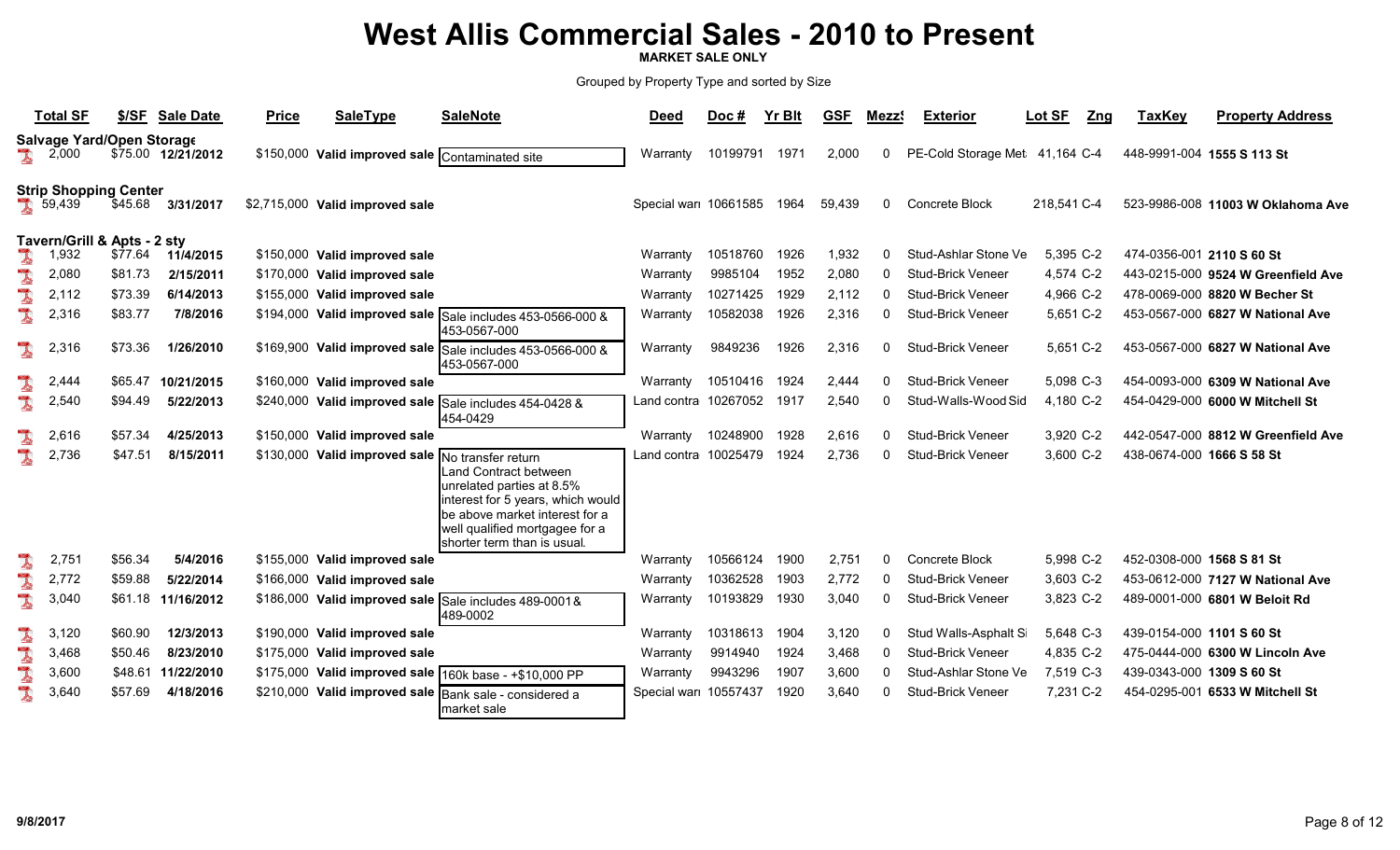MARKET SALE ONLY

|   | <b>Total SF</b>                    | <u>\$/SF</u> | <b>Sale Date</b>   | <b>Price</b> | <b>SaleType</b>               | <b>SaleNote</b>                                                                                                                                                                                                                                                                       | <u>Deed</u>          | Doc #    | Yr Blt | <b>GSF</b> | Mezz <sup>s</sup> | <b>Exterior</b>                   | Lot SF<br>Z <sub>ng</sub> | <b>TaxKey</b>            | <b>Property Address</b>            |
|---|------------------------------------|--------------|--------------------|--------------|-------------------------------|---------------------------------------------------------------------------------------------------------------------------------------------------------------------------------------------------------------------------------------------------------------------------------------|----------------------|----------|--------|------------|-------------------|-----------------------------------|---------------------------|--------------------------|------------------------------------|
|   | 4,391                              | \$50.10      | 6/30/2011          |              | \$220,000 Valid improved sale | Land Contract at 6% interest<br>over 7 years with \$22,000 down<br>and seller financed \$198,000<br>loan. Property sold "as-is" and<br>buyer is required to allow seller<br>to act to preserve the liquor<br>license on the property. These<br>are considered to by typical<br>terms. | Land contra 10019675 |          | 1923   | 4,391      | $\mathbf{0}$      | <b>Stud-Brick Veneer</b>          | 3,572 C-2                 | 440-0136-000 900 S 74 St |                                    |
|   | 11,520                             | \$42.75      | 3/25/2016          |              | \$492,501 Valid improved sale |                                                                                                                                                                                                                                                                                       | Warranty             | 10550748 | 1929   | 11,520     | 0                 | <b>Stud-Brick Veneer</b>          | 6,405 C-2                 |                          | 476-0442-000 7519 W Becher St      |
|   | <b>Tavern/Grill/Gentleman's C</b>  |              |                    |              |                               |                                                                                                                                                                                                                                                                                       |                      |          |        |            |                   |                                   |                           |                          |                                    |
| l | 1,391                              | \$71.89      | 4/16/2010          |              | \$100,000 Valid improved sale |                                                                                                                                                                                                                                                                                       | Warranty             | 9865556  | 1930   | 1,391      | 0                 | Stud-Block Veneer                 | 5,271 C-2                 |                          | 489-0072-000 6851 W Beloit Rd      |
| L | 2,640                              | \$33.33      | 4/26/2011          |              | \$88,000 Valid improved sale  |                                                                                                                                                                                                                                                                                       | Warranty             | 10002449 | 1928   | 2,640      | 0                 | <b>Stud-Brick Veneer</b>          | 2,785 C-2                 |                          | 453-1024-001 7033 W Becher St      |
|   | 3,000                              | \$50.00      | 9/23/2015          |              | \$150,000 Valid improved sale |                                                                                                                                                                                                                                                                                       | Warranty             | 10509774 | 1925   | 3,000      | 0                 | <b>Stud-Brick Veneer</b>          | 3,600 C-2                 |                          | 455-0051-000 5826 W Burnham St     |
| L | 4,320                              | \$71.76      | 5/19/2017          |              | \$310,000 Valid improved sale |                                                                                                                                                                                                                                                                                       | Land contra          | 10676242 | 1929   | 4,320      | 0                 | <b>Stud-Brick Veneer</b>          | 4,259 C-1                 |                          | 453-0089-000 7211 W Greenfield Ave |
| I | 6,848                              | \$63.52      | 8/25/2014          |              | \$435,000 Valid improved sale |                                                                                                                                                                                                                                                                                       | Warranty             | 10389383 | 1955   | 6,848      | 0                 | Concrete Block                    | 17,379 C-2                |                          | 487-0088-001 9105 W Lincoln Ave    |
|   | <b>Truck/Large Vehicle Repair</b>  |              |                    |              |                               |                                                                                                                                                                                                                                                                                       |                      |          |        |            |                   |                                   |                           |                          |                                    |
|   | 8,070                              |              | \$76.83 12/19/2011 |              | \$620,000 Valid improved sale | Buyer indicated that the<br>Emissions testing station would<br>be closed in July.                                                                                                                                                                                                     | Warranty             | 10068816 | 1986   | 8,070      | 0                 | Concrete Block, Textl 121,837 M-1 |                           |                          | 413-9993-015 423 S Curtis Rd       |
|   |                                    |              |                    |              |                               | Recent news report indicates<br>that new vendor for testing will<br>provide service at area repair<br>shops and dealerships.                                                                                                                                                          |                      |          |        |            |                   |                                   |                           |                          |                                    |
|   | <b>Warehouse with Office - Fle</b> |              |                    |              |                               |                                                                                                                                                                                                                                                                                       |                      |          |        |            |                   |                                   |                           |                          |                                    |
| A | 1,092                              | \$104.40     | 5/6/2011           |              | \$114,000 Valid improved sale | Seller was relocating business<br>closer to home.<br>On market 30 days per Buyer<br>\$134,900 List price<br>Listed with First Weber<br>Cash sale per Buyer<br>No PP allowance made.                                                                                                   | Warranty             | 9996596  | 1928   | 1,092      | 0                 | Concrete Block                    | 8.668 C-2                 |                          | 451-0084-000 8803 W Greenfield Ave |
| Ã | 2,202                              | \$69.16      | 4/10/2015          |              | \$152,300 Valid improved sale |                                                                                                                                                                                                                                                                                       | Warranty             | 10456239 | 1932   | 2,202      | 0                 | <b>Concrete Block</b>             | 4,041 C-2                 |                          | 475-0449-000 6339 W Beloit Rd      |
|   | 2,448                              | \$20.42      | 9/7/2012           |              |                               | \$50,000 Valid improved sale Below market sale, no info on<br>marketing time etc.                                                                                                                                                                                                     | Trustees             | 10163133 | 1950   | 2,448      | 0                 | Concrete Block                    | 3,180 M-1                 |                          | 454-0389-000 6330 W Burnham St     |
|   | 5,772                              | \$27.29      | 10/28/2015         |              | \$157,500 Valid improved sale |                                                                                                                                                                                                                                                                                       | Warranty             | 10513637 | 1961   | 5,772      | $\Omega$          | Concrete Block                    | 7.710 M-1                 |                          | 453-0665-000 1825 S 72 St          |
|   | 6,080                              | \$32.89      | 8/31/2016          |              | \$200,000 Valid improved sale |                                                                                                                                                                                                                                                                                       | Warranty             | 10599482 | 1960   | 6,080      | 0                 | <b>Brick with Block Back</b>      | 23,914 M-1                |                          | 481-9995-009 11016 W Becher St     |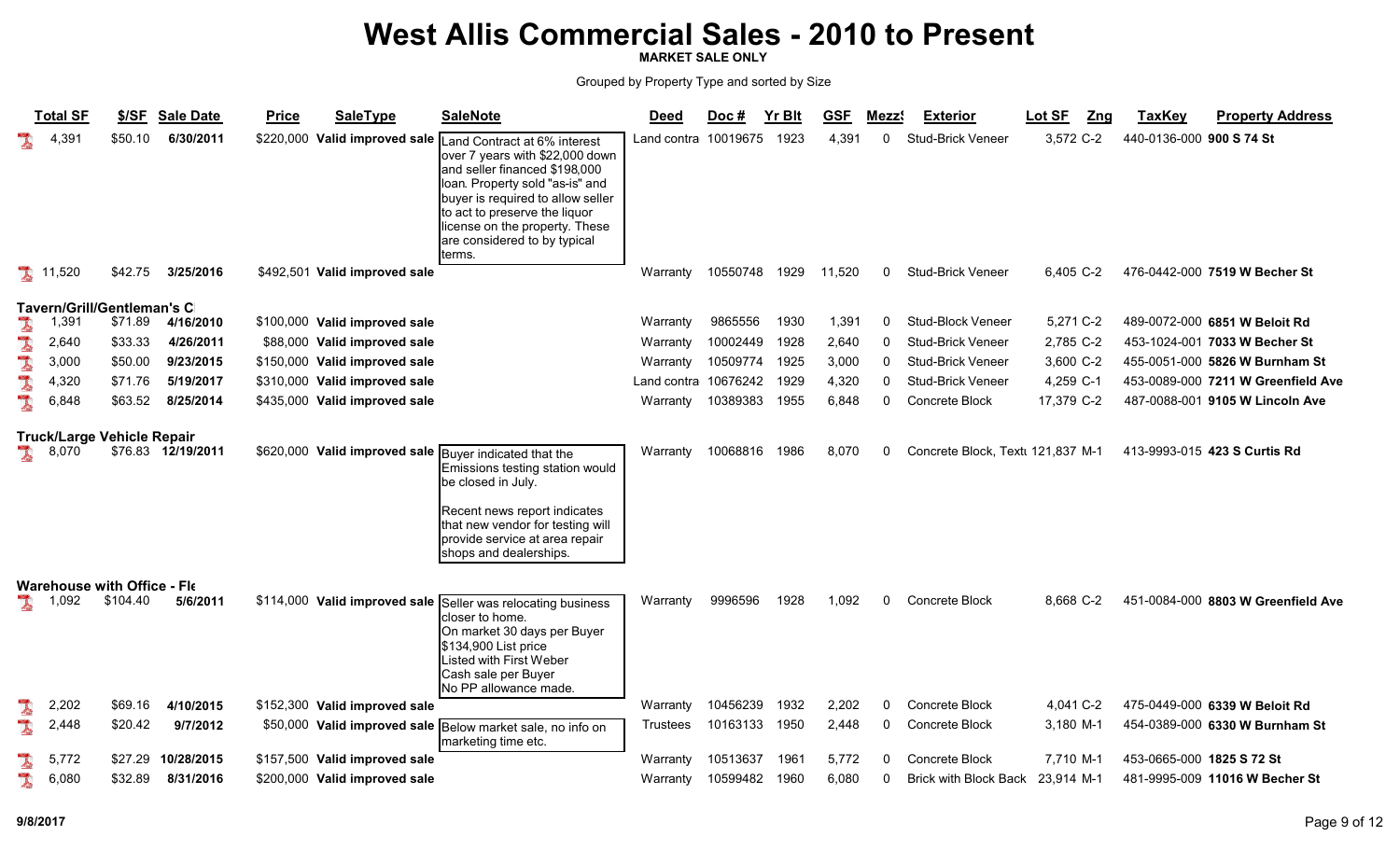MARKET SALE ONLY

|   | <b>Total SF</b> | \$/SF    | <b>Sale Date</b>    | <b>Price</b> | <b>SaleType</b>                 | <b>SaleNote</b>                                                                                                                                                                                                                                                                                                         | <b>Deed</b>          | Doc#          | <b>Yr Blt</b> | <b>GSF</b> | Mezz <sup>®</sup> | <b>Exterior</b>                   | Lot SF      | <b>TaxKey</b><br>Zng      | <b>Property Address</b>               |
|---|-----------------|----------|---------------------|--------------|---------------------------------|-------------------------------------------------------------------------------------------------------------------------------------------------------------------------------------------------------------------------------------------------------------------------------------------------------------------------|----------------------|---------------|---------------|------------|-------------------|-----------------------------------|-------------|---------------------------|---------------------------------------|
|   | 6,080           | \$36.18  | 10/1/2015           |              | \$220,000 Valid improved sale   | 2 documents:<br>#10505749 1/2 int - Estate of<br>John K Deede to Jayme D &<br>Wendy K Lippe (\$110,000)<br>#10505750 1/2 int - Claudia J<br>Deede Trust to Jayme D &<br>Wendy K Lippe (\$110,000)<br>Entered as 1 sale - John Deede<br>conveyed his interest to Claudia<br>Deede in a HT-110 doc<br>#10443085 3-18-2015 | Other (see r         | 10505749      | 1960          | 6,080      | 0                 | <b>Brick with Block Back</b>      | 23.914 M-1  |                           | 481-9995-009 11016 W Becher St        |
| I | 8,050           |          | \$81.99 11/23/2015  |              | \$660,000 Valid improved sale   |                                                                                                                                                                                                                                                                                                                         | Warranty             | 10519550      | 1994          | 8,050      | 0                 | Concrete Block, Textu             | 30.343 M-1  |                           | 482-9999-024 2241 S 116 St            |
|   | 8,176           | \$49.54  | 6/21/2016           |              | \$405,000 Valid improved sale   |                                                                                                                                                                                                                                                                                                                         | Warranty             | 10576298      | 1968          | 8,176      | 0                 | PE-Cld Str Stain Stee             | 19,558 M-1  |                           | 449-9996-003 10205 W Greenfield Ave   |
|   | 9,418           |          | \$29.73 10/23/2013  |              | \$280,000 Valid improved sale   |                                                                                                                                                                                                                                                                                                                         | Warranty             | 10306278      | 1945          | 8,940      |                   | 478 Concrete Block                | 12,316 M-1  | 453-0480-000 1909 S 74 St |                                       |
|   | 10,603          |          | \$24.05 11/19/2010  |              | \$255,000 Valid improved sale   |                                                                                                                                                                                                                                                                                                                         | <b>Trustees</b>      | 9942179       | 1928          | 10,603     | $\Omega$          | Concrete Block                    | 18.018 M-1  |                           | 454-0391-001 6316 W Burnham St        |
|   | 12,304          | \$6.10   | 6/21/2016           |              | \$75,000 Valid improved sale    |                                                                                                                                                                                                                                                                                                                         | <b>Trustees</b>      | 10577165      | 1935          | 12,304     | $\Omega$          | Concrete Block                    | 13,199 M-1  | 453-0756-000 1829 S 68 St |                                       |
|   | 18,000          |          | \$55.28 11/12/2015  |              | \$995,000 Valid improved sale   |                                                                                                                                                                                                                                                                                                                         | Warranty             | 10517153      | 1978          | 18,000     | $\Omega$          | PE-Metal Sandwich F               | 59,634 M-1  |                           | 481-9998-007 10924 W Rogers St Unit R |
|   | 19,037          | \$10.51  | 12/8/2011           |              | \$200,000 Valid improved sale   | Motor Castings Company is<br>IJOSEPH F KEMPEN                                                                                                                                                                                                                                                                           | Warranty             | 10061966      | 1925          | 19,037     | $\Omega$          | Concrete Block                    | 26,570 M-1  | 439-0140-001 1339 S 65 St |                                       |
|   | 21,197          | \$40.10  | 5/26/2016           |              | \$850,000 Valid improved sale   |                                                                                                                                                                                                                                                                                                                         | Warranty             | 10569524      | 1977          | 21,197     | 0                 | Concrete Block                    | 43,778 M-1  |                           | 481-9993-019 11520 W Lincoln Ave      |
|   | 23,255          | \$27.95  | 8/15/2016           |              | \$650,000 Valid improved sale   |                                                                                                                                                                                                                                                                                                                         | Warranty             | 10593386      | 1978          | 23,255     | $\Omega$          | Concrete Block                    | 47,342 M-1  |                           | 481-9993-021 2236 S 116 St            |
|   | 23,412          | \$29.90  | 9/30/2014           |              | \$700,000 Valid improved sale   |                                                                                                                                                                                                                                                                                                                         | Warranty             | 10401746      | 1991          | 21.404     |                   | 2,008 Concrete Block, Textu       | 35.153 M-1  | 474-0264-005 2121 S 55 St |                                       |
|   | 24,308          |          | \$370.25 10/19/2016 |              |                                 | \$9,000,000 Valid improved sale Sale includes 414-9992-011,<br>414-9992-017 & 414-9992-018                                                                                                                                                                                                                              | Special war 10615780 |               | 2002          | 24,308     | $\mathbf 0$       | Concrete Block, Textu             | 86,329 M-1  |                           | 414-9992-018 11420 W Theo Trecker Way |
|   | 33,338          | \$35.99  | 10/6/2011           |              | \$1,200,000 Valid improved sale |                                                                                                                                                                                                                                                                                                                         | Warranty             | 10043431 1977 |               | 33,338     | 0                 | Concrete, Formed                  | 107,811 M-1 |                           | 481-9993-015 2100 S 116 St            |
|   | 40,369          | \$222.94 | 10/19/2016          |              | \$9,000,000 Valid improved sale | <b>Sale includes 414-9992-011</b><br>414-9992-017 & 414-9992-018                                                                                                                                                                                                                                                        | Special war 10615780 |               | 1986          | 40,369     | 0                 | Brick with Block Back 138,196 M-1 |             |                           | 414-9992-011 11300 W Theo Trecker Way |
|   | 40,369          | \$158.31 | 4/3/2012            |              | \$6,390,841 Valid improved sale | Sale includes 414-9992-011&<br>414-9992-017                                                                                                                                                                                                                                                                             | Warranty             | 10101736 1986 |               | 40,369     | 0                 | Brick with Block Back 138,196 M-1 |             |                           | 414-9992-011 11300 W Theo Trecker Way |
|   | 36,310          | \$51.22  | 1/5/2016            |              | \$2,833,000 Valid improved sale |                                                                                                                                                                                                                                                                                                                         | <b>Trustees</b>      | 10530302 1972 |               | 55,310     | 0                 | Single-Metal on Steel 156,903 M-1 |             |                           | 481-9993-033 2030 S 116 St            |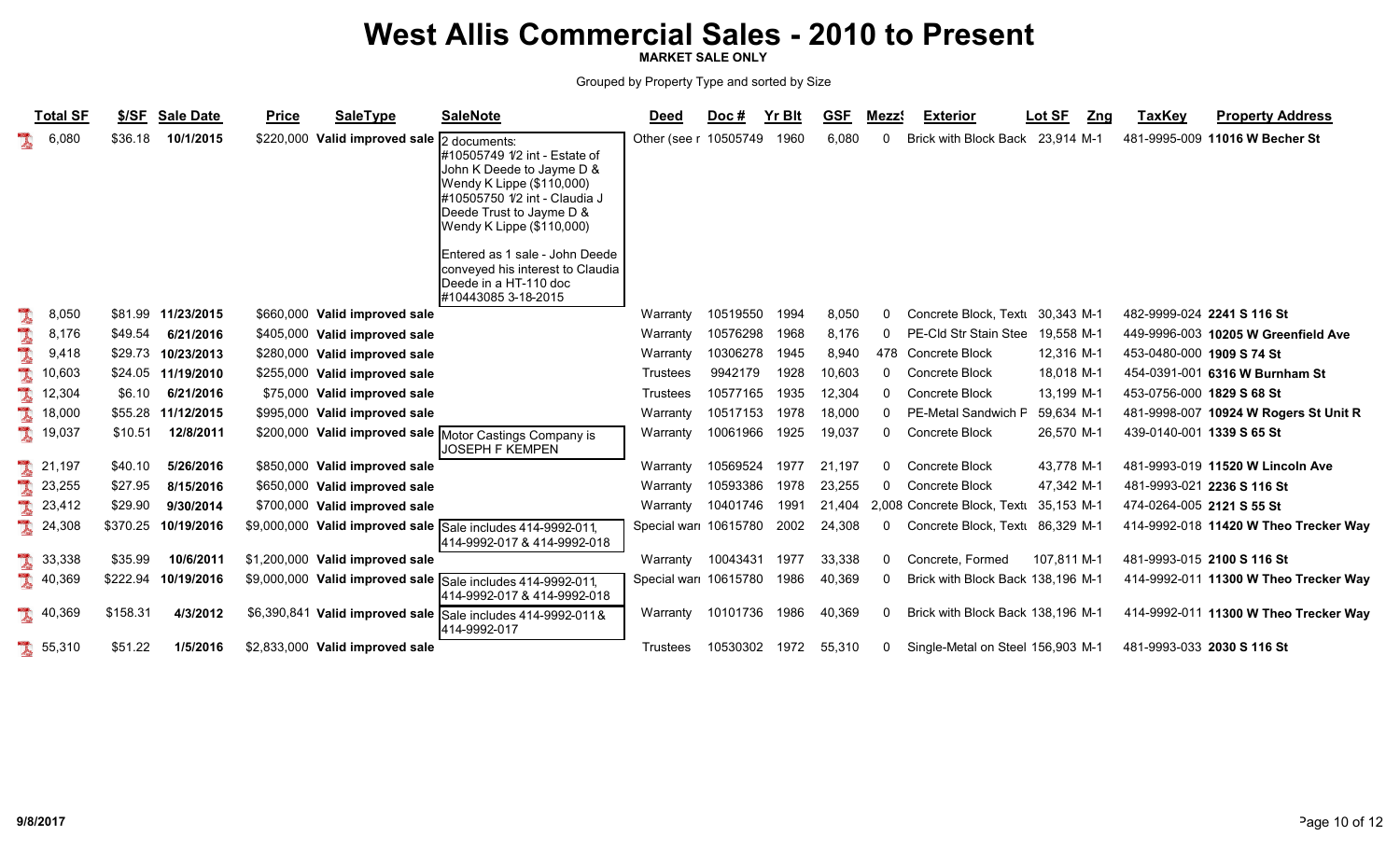MARKET SALE ONLY

| <b>Total SF</b>                            | \$/SF              | <b>Sale Date</b>      | <b>Price</b> | <b>SaleType</b>                                         | <b>SaleNote</b>                                                                                                                                                                                                                                                                                                                                                                                                                                                                                     | <b>Deed</b>                       | Doc #    | <b>Yr Blt</b> | <b>GSF</b>             | Mezzs        | <b>Exterior</b>                           | <u> Lot SF</u> | <u>Zng</u> | <b>TaxKey</b>                             | <b>Property Address</b>           |
|--------------------------------------------|--------------------|-----------------------|--------------|---------------------------------------------------------|-----------------------------------------------------------------------------------------------------------------------------------------------------------------------------------------------------------------------------------------------------------------------------------------------------------------------------------------------------------------------------------------------------------------------------------------------------------------------------------------------------|-----------------------------------|----------|---------------|------------------------|--------------|-------------------------------------------|----------------|------------|-------------------------------------------|-----------------------------------|
| $\frac{1}{2}$ 67,366<br>113,568            | \$31.40<br>\$60.86 | 9/30/2011<br>2/4/2015 |              | \$2,115,000 Valid improved sale $\overline{\mathbb{L}}$ | ifetime Transition Strategies<br>LLC is:<br><b>TERRY LYLE MATHER</b><br>1433 NORTH WATER ST.<br>MILWAUKEE, WI53202<br><b>DDP LLC is:</b><br><b>JAMES L DORMAN</b><br>10600 WEST MITCHELL<br><b>STREET</b><br>WEST ALLIS, WI53214<br>\$6,912,291 Valid improved sale Sales transaction appears to be<br>valid. However, based on review<br>of 21 distribution warehouse<br>comparables sold recently the<br>subject's unit price of \$60 PSF<br>is well above market<br>parameters of \$40-\$45 PSF. | Warranty<br>Special wari 10432790 | 10043524 | 1961          | 63,350<br>1998 113,568 | $\Omega$     | 4,016 Concrete Block<br>Concrete, Tilt-up | 252,420 M-1    |            | 105,851 M-1, C 449-9981-009 1650 S 108 St | 439-0001-027 6736 W Washington St |
| <b>Warehouse with Office - Or</b><br>5,400 | \$169.44           | 6/16/2016             |              | \$915,000 Valid improved sale                           | Thus, it should be considered<br>an outlier.                                                                                                                                                                                                                                                                                                                                                                                                                                                        | Warranty                          | 10577419 | 2003          | 5,400                  |              | PE-Cold Storage Met 109,664 M-1           |                |            |                                           | 413-9999-025 430 S Curtis Rd      |
| L<br>5,400                                 | \$169.44           | 6/16/2016             |              | \$915,000 Valid improved sale                           |                                                                                                                                                                                                                                                                                                                                                                                                                                                                                                     | Warranty                          | 10577419 | 2000          | 5,400                  | $\Omega$     | PE-Cold Storage Met 109,664 M-1           |                |            |                                           | 413-9999-025 430 S Curtis Rd      |
| 10,800                                     | \$84.72            | 6/16/2016             |              | \$915,000 Valid improved sale                           |                                                                                                                                                                                                                                                                                                                                                                                                                                                                                                     | Warranty                          | 10577419 | 1979          | 10,800                 | $\mathbf{0}$ | Single-Metal on Steel 109,664 M-1         |                |            |                                           | 413-9999-025 430 S Curtis Rd      |
| <b>Warehouse/Distribution</b>              |                    |                       |              |                                                         |                                                                                                                                                                                                                                                                                                                                                                                                                                                                                                     |                                   |          |               |                        |              |                                           |                |            |                                           |                                   |
| 1<br>4,860                                 | \$38.07            | 6/29/2015             |              |                                                         | \$185,000 Valid improved sale Changed mailing address for<br>grantee to be 27515 Durand<br>Ave, Burlington, WI 53105.<br>Janice in Bldg Insp informed us<br>that we had the wrong address.<br>Verified the address with USPS.<br>Transfer return had wrong<br>address)                                                                                                                                                                                                                              | Warranty                          | 10474913 | 1950          | 4,860                  | $\Omega$     | Concrete Block                            | 72,652 M-1     |            |                                           | 475-0034-004 6036 W Beloit Rd     |
| 7,600                                      | \$46.05            | 5/9/2016              |              | \$350,000 Valid improved sale                           |                                                                                                                                                                                                                                                                                                                                                                                                                                                                                                     | Warranty                          | 10563189 | 1962          | 7,600                  | $\Omega$     | Concrete Block                            | 28,445 M-1     |            |                                           | 413-9994-012 12222 W Adler Ln     |
| L<br>37,024                                | \$5.40             | 7/10/2015             |              | \$200,000 Valid improved sale                           |                                                                                                                                                                                                                                                                                                                                                                                                                                                                                                     | Warranty                          | 10480771 | 1922          | 37,024                 | <sup>0</sup> | <b>Stud-Brick Veneer</b>                  | 35,022 M-1     |            |                                           | 452-0475-000 8301 W Lapham St     |